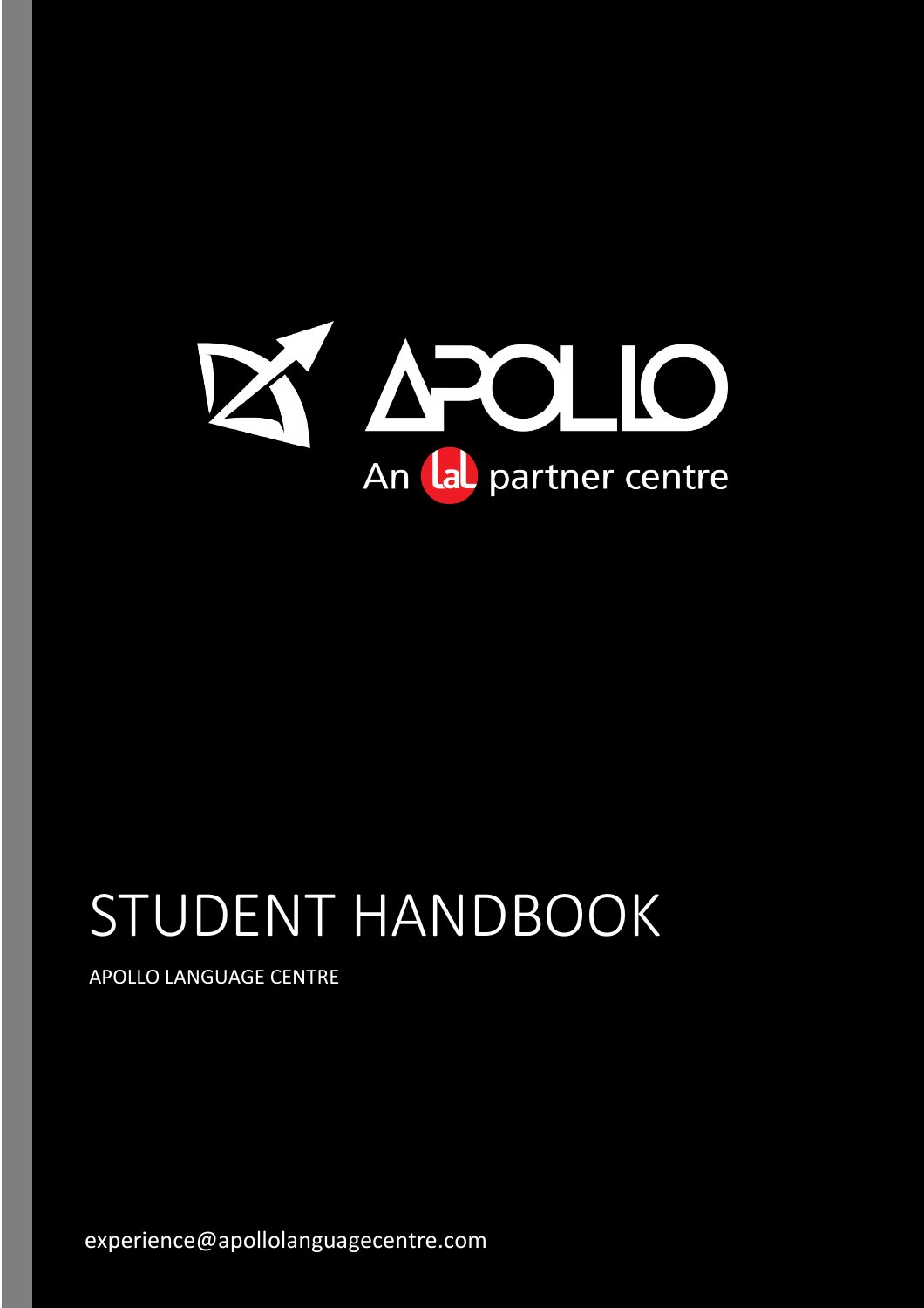

# **Contents**

| Welcome                       |                                       | 5              |
|-------------------------------|---------------------------------------|----------------|
|                               | - Welcome from the Directors          | 5              |
|                               | - Welcome from the Academic Manager   | 6              |
| <b>Apollo Language Centre</b> |                                       | 7              |
|                               | - Courses                             | 7              |
|                               | - Classes                             | $\overline{7}$ |
|                               | - Your level and Assessment           | 8              |
|                               | - Apollo Language Centre Certificate  | 8              |
|                               | - Learner Protection                  | 9              |
| <b>Safety Tips</b>            |                                       | 9              |
|                               | - Mind Your Money                     | 9              |
|                               | - Out and About                       | 10             |
| <b>Public transport</b>       |                                       | 10             |
| <b>Living in Dublin</b>       |                                       | 11             |
|                               | Dublin Seasons / Weather              | 11             |
|                               | - Shopping in Dublin                  | 11             |
| <b>Accommodation</b>          |                                       | 12             |
|                               | - Homestay                            | 12             |
|                               | - Residence                           | 12             |
|                               | - Hotel / Hostel                      | 13             |
|                               | - Permanent Accommodation             | 13             |
|                               | - Rental                              | 14             |
|                               | - Things to Keep in Mind When Renting | 14             |
|                               |                                       |                |
| <b>Social Programme</b>       |                                       | 15             |

| Sucial Programme |                | TJ. |
|------------------|----------------|-----|
| <b>Services</b>  |                | 15  |
|                  | - Telephones   | 15  |
|                  | - Medical Care | 16  |
|                  | - Emergencies  | 16  |

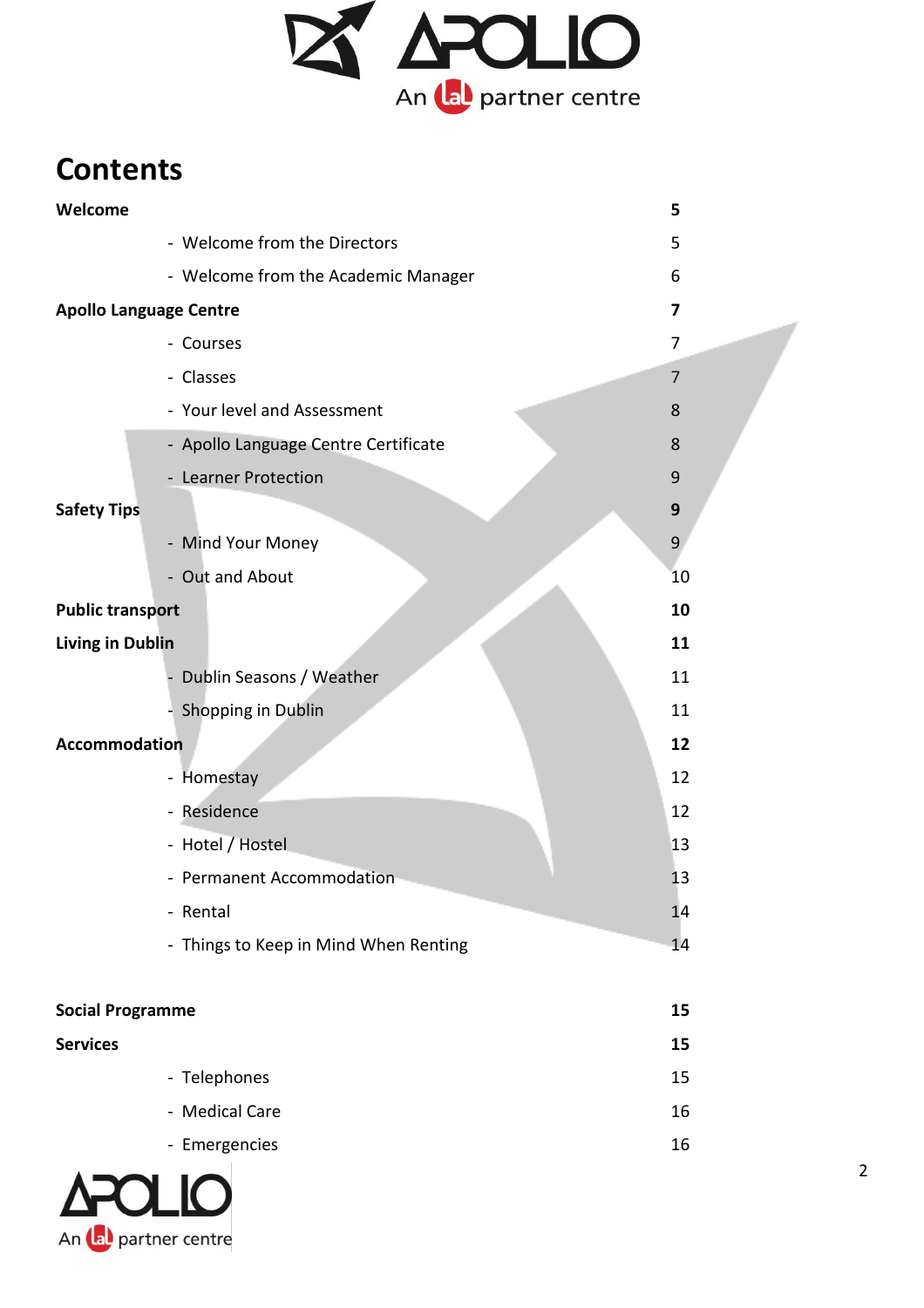

| - Other Medical Needs                                       | 16       |
|-------------------------------------------------------------|----------|
| - Medicines                                                 | 17       |
| - Pharmacies                                                | 17       |
| - Dental, Optical and Alternative Therapies                 | 17       |
| <b>Managing your Finances</b>                               | 17       |
| - Exchanging Money                                          | 17       |
| - Banks and ATMS                                            | 17       |
| <b>Working in Dublin</b>                                    | 18       |
| - Applying for a PPS number                                 | 18       |
| <b>Finding Work</b>                                         | 18       |
| <b>Health Insurance</b>                                     | 18       |
| <b>School Policies</b>                                      | 19       |
| <b>Refund Policy</b>                                        | 19       |
| - Cancellations due to Reasons other than Visa Rejections   | 19       |
| - Cancellations due to Visa Rejections                      | 19       |
| - Refund Procedure                                          | 19       |
| <b>Holiday Policy</b>                                       | 20       |
| Holiday Policy for short-term (less than 25 week) students  | 20       |
| - Holiday Policy for long-term (more than 25 week) students | 20       |
| Exam registration for Long term Students (25 weeks+)        | 20       |
| <b>Attendance Policy</b>                                    | 21       |
| - Sick Leave                                                | 22       |
| - Punctuality                                               | 22       |
| - Absenteeism                                               | 22       |
| - Illness                                                   | 23       |
| - Bereavement                                               | 23       |
| - Expulsion                                                 | 24       |
| <b>Complaints procedure</b>                                 | 24       |
| Course<br>Accommodation                                     | 24       |
| Social programme                                            | 24<br>25 |

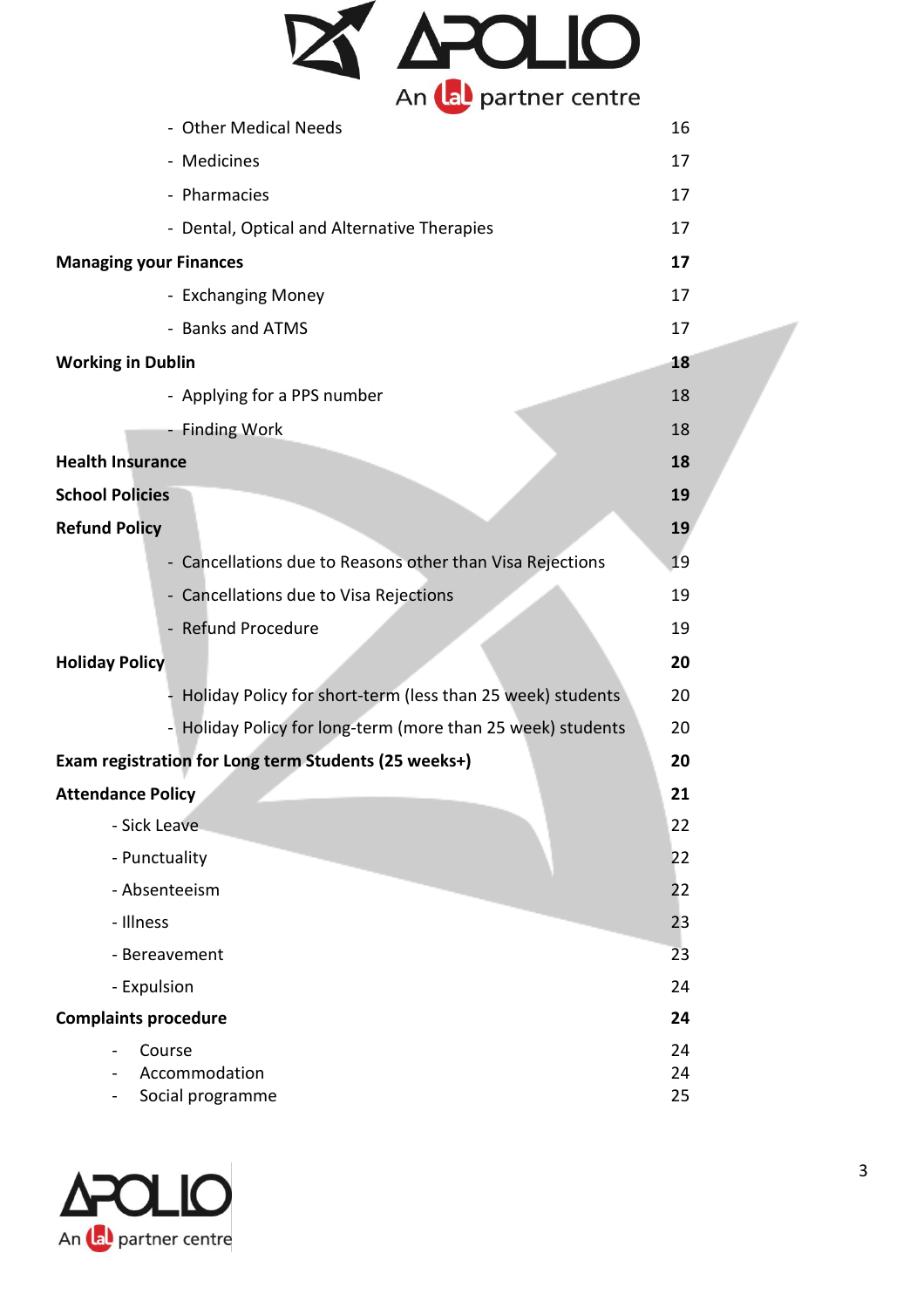|                                   | APOLIO                                    |    |
|-----------------------------------|-------------------------------------------|----|
| <b>Code of Conduct</b>            |                                           | 25 |
|                                   | - Teaching and Learning Code of Behaviour | 26 |
|                                   | - Unacceptable Conduct                    | 26 |
|                                   | - Consequences of Unacceptable Conduct    | 27 |
|                                   | - Disciplinary Appeal Process             | 28 |
| <b>Access and Equity Policy</b>   | 28                                        |    |
| <b>Additional School Policies</b> |                                           | 29 |
|                                   | - Mobile Phones                           | 29 |
|                                   | - Book Policy                             | 29 |
|                                   | - Meal/Coffee times                       | 29 |
|                                   | - Smoking Restrictions                    | 29 |
|                                   | - Changes to Personal Details             | 29 |
|                                   | - Valuables                               | 29 |
|                                   | - Academic Conduct                        | 29 |
|                                   | <b>Emergency Contact Details</b>          | 30 |
|                                   |                                           |    |
|                                   | <b>Apollo Contact Details</b>             | 31 |
|                                   |                                           |    |
|                                   |                                           |    |
|                                   |                                           |    |
|                                   |                                           |    |
|                                   |                                           |    |
|                                   |                                           |    |
|                                   |                                           |    |
|                                   |                                           |    |
|                                   |                                           |    |

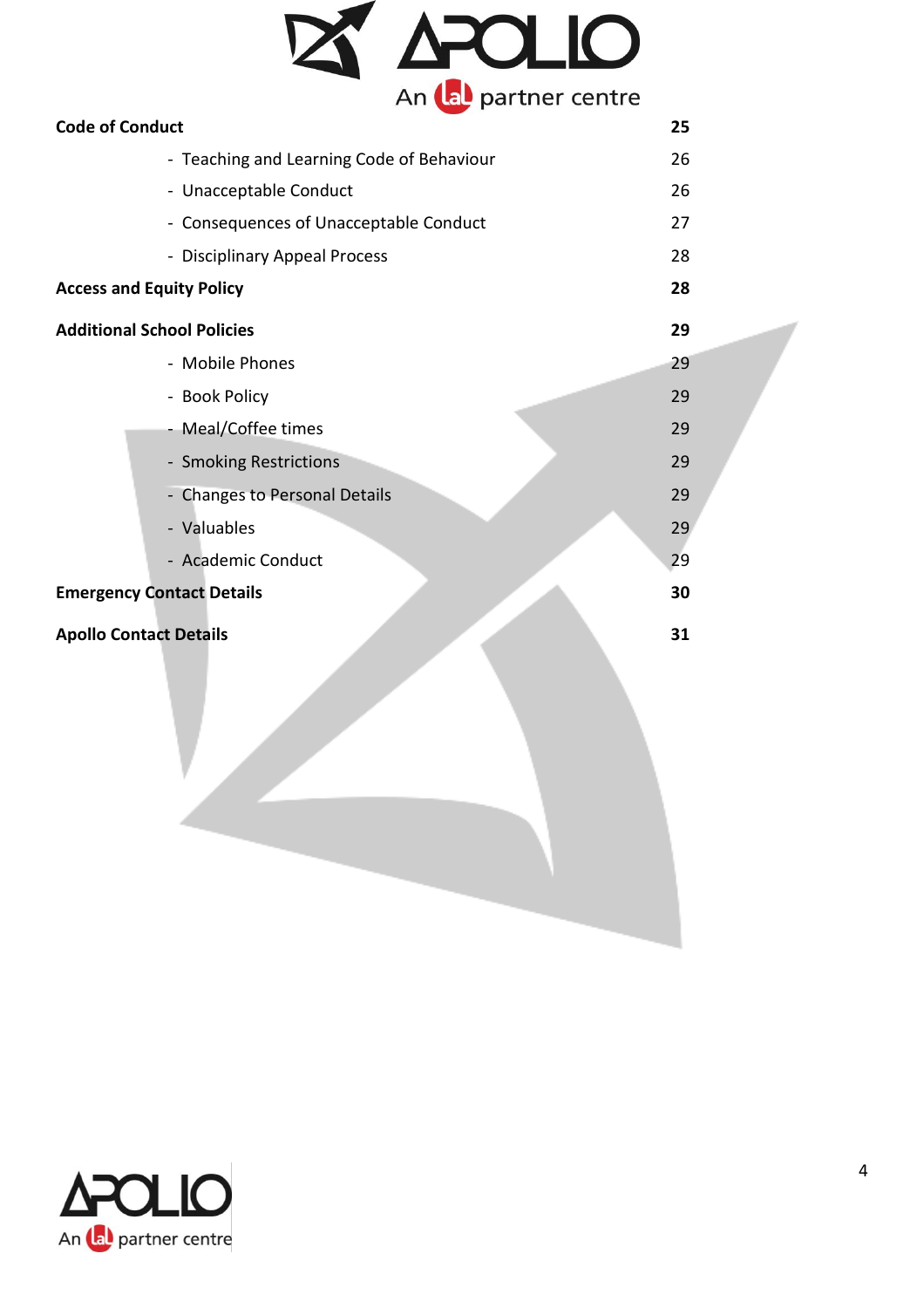

Welcome to Apollo Language Centre! We hope you have a great learning experience with us. These are some of the people who work at Apollo Language Centre:

**Steven O'Dwyer** – Owner/Director **Aoife Govern** – Owner/Director **Seán O'Donnell** - Academic Manager -Academic Student Services **Bruna Borges** - Bookings & Student Services -Accommodation & Social Programme And all **Apollo Teachers**

Steven & Aoife, Apollo's Directors have a combined experience of over 25 years in the study abroad industry and therefore have a very clear understanding of what is required to be able to give you the experience you deserve. We will help you in any way we can to ensure you enjoy your time in Dublin and at Apollo, as much as possible. We strive to meet the highest of standards and your feedback is greatly welcomed, as we continually try to improve, and be the best language school in Ireland. We are committed to ensuring you reach your goals and will provide you with a quality learning environment to be able to achieve this.

The Student Handbook will provide you with a guide on how we at Apollo Language Centre work, what is required of you as students, plus answer many questions you may have about your time here. We hope you find it useful, and if you have any questions we would love to hear from you. We are always here to help!

**Steven O'Dwyer Aoife Govern**  *Owners / Directors* 

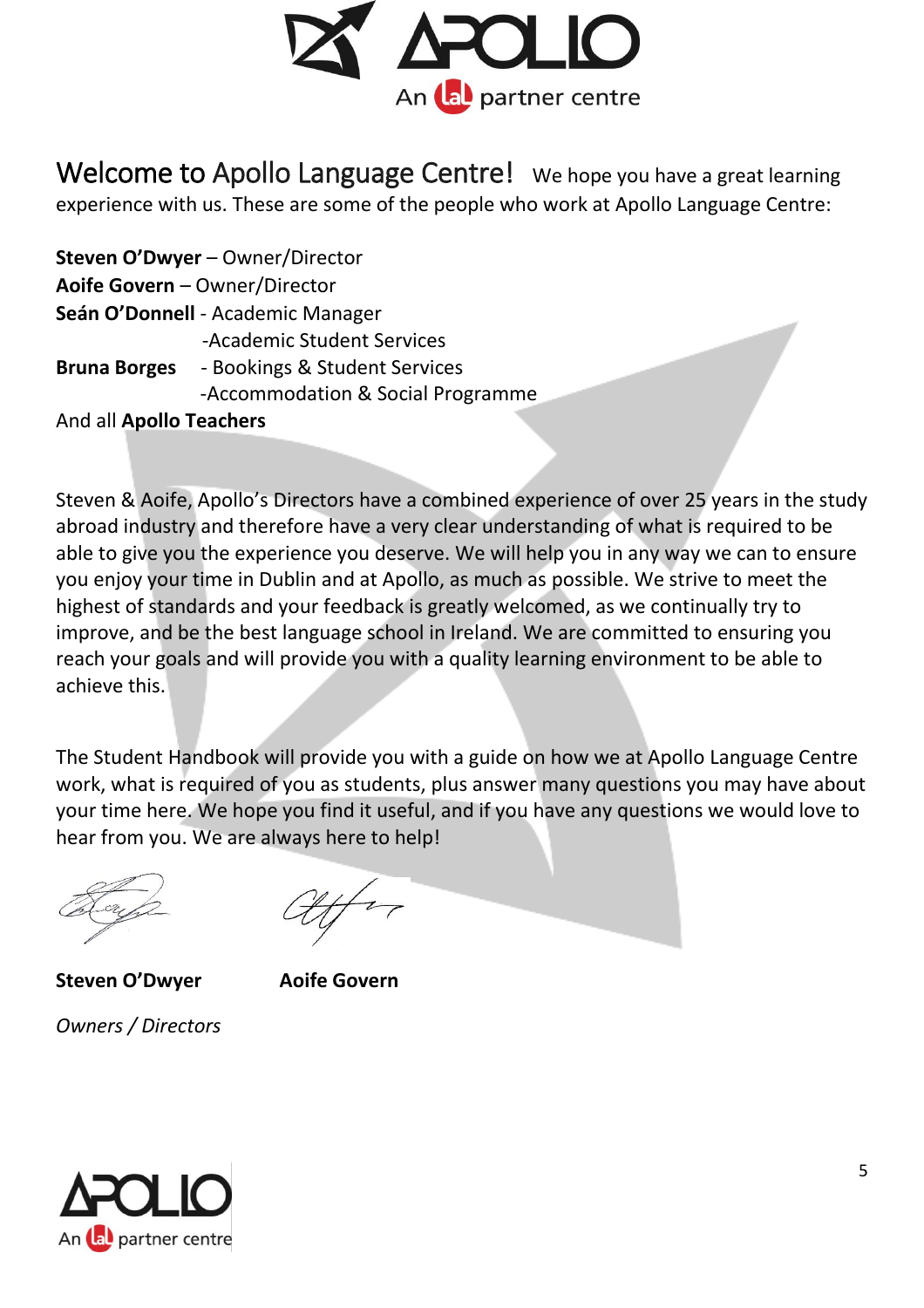

# **A Welcome Note from Seán O'Donnell, Academic Manager**

At Apollo Language Centre, we have built a great team of teachers who provide a professional language learning experience in an open, personal and motivating environment. Our teachers have worked around the world in places as far away as Brazil, Vietnam, Middle East, Japan and Korea to places nearer home such as Spain, Italy, Poland, Portugal, and Germany. They bring with them a wide range of key experiences and knowledge of different cultures and learning styles.

Teaching methodology at Apollo is based on the communicative approach and a focus on language use, rather than just memorising form (grammar). We believe that learning a language means developing active, engaged learners who are able to take control of their learning and link their classroom learning experience to life outside the class. As such, each day you have two lessons taught by different teachers to give you exposure to a variety of accents and teaching styles. Lesson 1 focuses on grammar, structure and vocabulary development. These are taught with an emphasis on developing your reading and writing skills. Lesson 2 focuses on interactive communication with an emphasis on effective real-life communication and ways of practising and achieving it (listening and speaking skills).

The courses are based on a textbook published in conjunction with our publishing partner, but our teachers try to connect to your life and your interests by using a variety of supplementary materials such as newspapers, magazines, audio and video files, songs, etc. In linking your classroom learning experience to life outside the class, a lot of these materials will have a focus on Dublin and Irish life and culture. For those interested in an external exam, we introduce all students to internationally-recognised exams appropriate for their level and also offer additional IELTS, and University of Cambridge exam preparation (PET, FCE, CAE, etc.).

# **Seán O'Donnell**

*Academic Manager* 

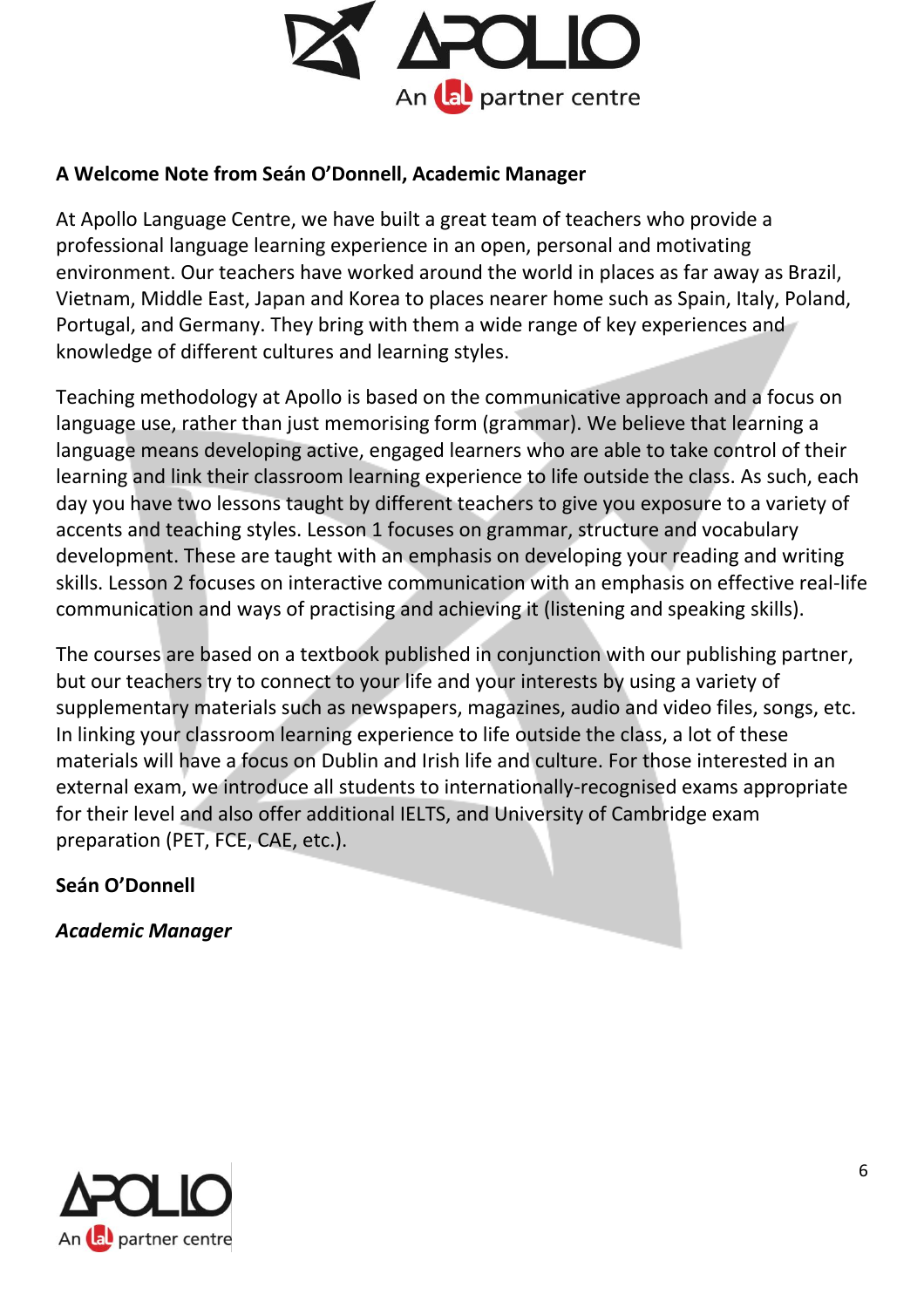

#### **Apollo Language Centre**

Apollo Language Centre is located in a beautiful 3-storey building on Lad Lane, Dublin 2 in the very centre of Dublin city. The school has large bright classrooms, full computer access, a cafe, and a comfortable student area where you can relax after class. Each class is taught by two teachers and has a maximum of 14 students in each class, ensuring a high level of individual attention. We offer a variety of courses at different levels and have a team of qualified and experienced teachers who are committed to your learning success. Most courses are structured to allow students time to explore the sights of Dublin and to become immersed in the surrounding culture and lifestyle.

We have a variety of different courses, some of our most popular are listed below. For a full list of our courses please see our brochure or website - *www.apollolanguagecentre.com* 

#### **Courses**

- Morning Real World English 20 hours
- Afternoon Real World English 15 hours
- Real World English Plus 25 hours
- Real World English + Professional English 25 hours
- Professional Internship Placement
- Real World English + Exam preparation 20 or 25 hours

#### **Classes:**

Our full-time classes start at 09.00 every morning and finish at 13:15pm. Break time is from 11:00 to 11:15. For students enrolled in a 25-hour programme, the extra afternoon classes start at 14.00 and finish at 15.15 from Monday – Thursday. Real World English 15-hour afternoon programme starts at 13.45 and finishes as 17.00 break time is from 15.15 to 15.30. Students must participate in a minimum of 20 lessons per week (15 if you have purchased the afternoon course). As a courtesy to your teacher and other students please arrive on time. Students who arrive more than 15 minutes late will not be admitted to class. If you have any problems with your class (for example, you think that the class is too easy or too difficult) please speak to the Academic Manager, Seán O'Donnell or to Academic Student Services. There are free elective classes some afternoons. If you would like to attend any of these please go to reception to register.

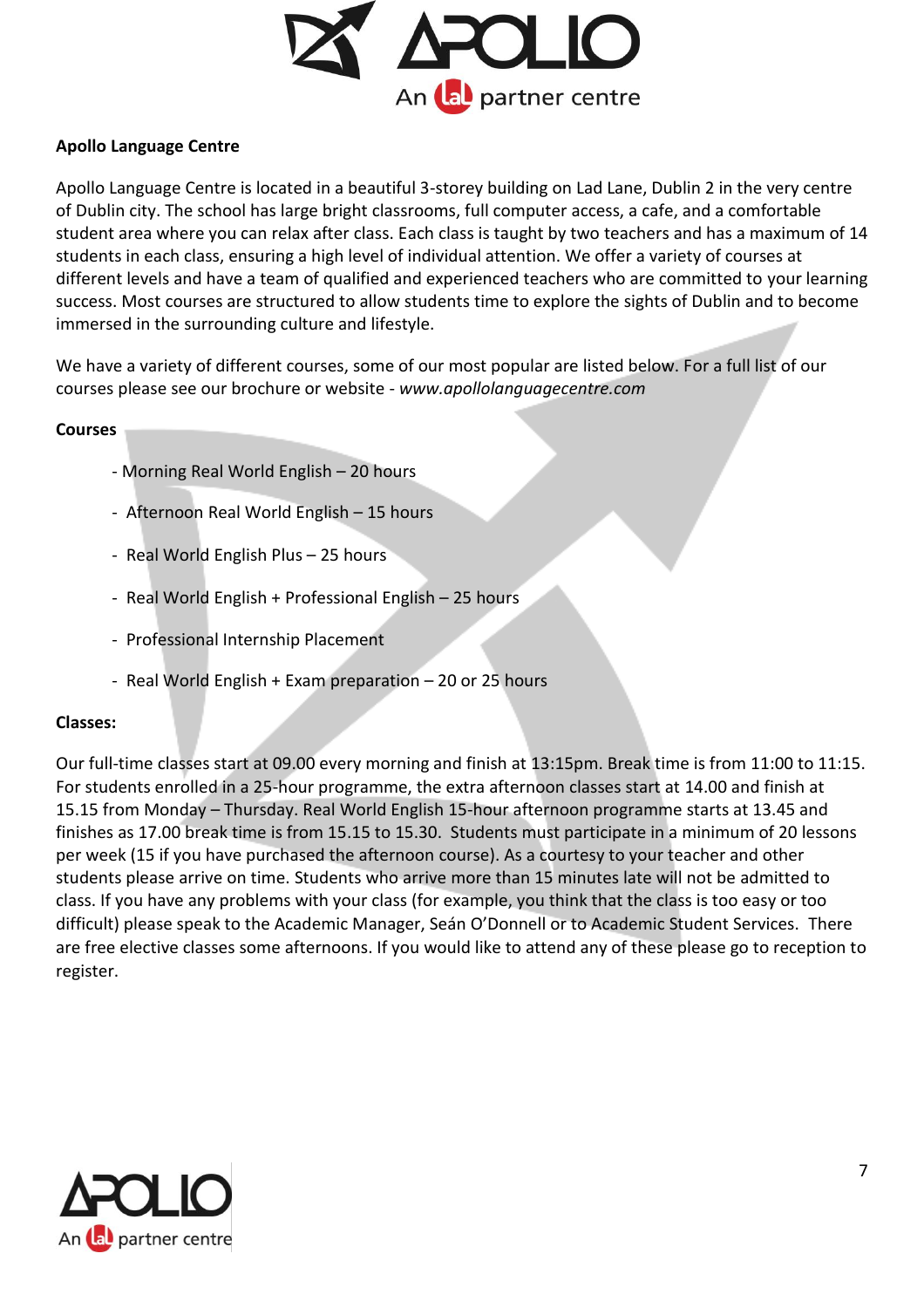

#### **Your Level and Assessment**

#### *Assessment on arrival:*

On your first day at Apollo Language Centre you will be tested in grammar, vocabulary, speaking and listening so that we can determine your level of English. You will then be placed in a class suitable for your English language level; from Elementary (CEFR A1) through to Advanced (CEFR C1). On your first day, you will be welcomed by our support staff and our Academic Manager. You will receive a welcome pack containing an introduction to the school, helpful hints and tips on studying and living in Dublin, a map and information on the city. During your course your progress is assessed through regular testing by your teachers. As you progress, you will also change classes to ensure that you are in the most suitable class for your English language level.

# *Exam Registration for Non-EEA students*

As part of their induction, non-EEA Academic Year students are required to sign an agreement stating that they will take an end-of-course exam. The agreement states that the student understands that these exams are mandatory and that they agree to sit them. Once this agreement is signed by both parties, the student is automatically registered into a Cambridge exam by the Exams Coordinator, Naz Nolan or Academic Student Services, the student may request to register for an alternative exam if they wish.

Two weeks prior to the exam date, the student will receive a reminder email stating the time, date and location of the exam.

The record of the grades the student receives in these exams are securely stored by the Academic Manager or Academic Student Services and are available to view by the student, INIS and relevant internal personnel.

#### **Apollo Language Centre Certificate**

A Certificate of English Language (level or proficiency) is issued to all students who successfully complete their course. The Certificate states which course the student completed, the dates the course ran, and the level the student attained, based on the Common European Framework of Reference (CEFR).

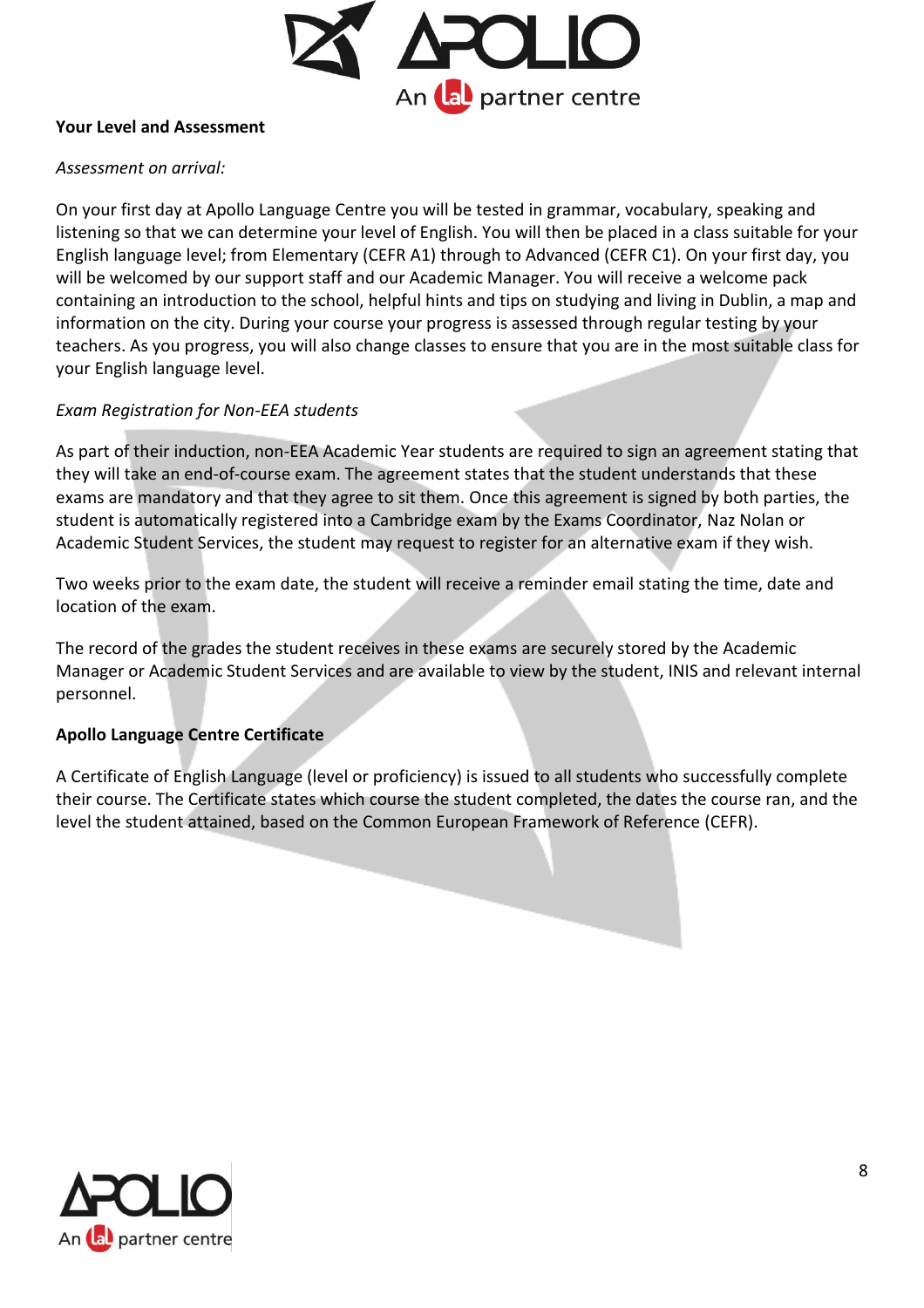

# **Learner Protection**

In the highly unlikely event that Apollo Language Centre ceases trading during your course here, you have a guarantee that your student fees are protected against school closure. Apollo Language Centre, in partnership with [O'Driscoll O'Neil Insurance](http://www.odon.ie/home) an[d Pay to Study](https://paytostudy.com/) provide Learner Protection in line with QQI standards to offer students peace of mind in terms of fee security and guaranteed course sustainability.

#### **How?**

#### O'Driscoll O'Neill Insurance:

All students who register for a course which is on the Interim List of Eligible Programmes (ILEP) will be covered by "Learner protection" This is an insurance policy which guarantees that in the event of a closure all students will be fully refunded for all costs (tuition, accommodation) "Learner Protection" is provided by the insurance company "O'Driscoll O'Neill"

Every student who purchases a course of 25 weeks will automatically be provided with cover. Apollo Language Centre and the Student will receive a certificate of insurance at the beginning of the course.

#### O'Driscoll O'Neill:

[Address:](https://www.google.ie/search?client=safari&rls=en&q=o+driscoll+o+neil+address&stick=H4sIAAAAAAAAAOPgE-LWT9c3LDPOKUi2zNCSzU620s_JT04syczPgzOsElNSilKLiwHTpQ6TLgAAAA&sa=X&ved=0ahUKEwjE87Wt363RAhWPclAKHZwTBboQ6BMIeTAR) 17 Herbert Pl, Grand Canal Dock, Dublin 2 [Phone:](https://www.google.ie/search?client=safari&rls=en&q=o+driscoll+o+neil+phone&stick=H4sIAAAAAAAAAOPgE-LWT9c3LDPOKUi2zNDSz0620k_Oz8lJTS7JzM_Tz87LL89JTUlPjS9IzEvNKdbPSCyOL8jIz0u1ApMAfzoZaEAAAAA&sa=X&ved=0ahUKEwjE87Wt363RAhWPclAKHZwTBboQ6BMIfDAS) [\(01\) 639 5800](javascript:void(0))

#### PayToStudy:

*"Escrow Account facilities"* describes the mechanism that enable student funds to be held by an independent third party and released only to the payee account on the fulfillment of stated conditions. Students coming to study at Apollo Language Centre on an International Student visa, can pay their fees into the Apollo Language Centre PaytoStudy Escrow account. All funds will be held by PaytoStudy on behalf of the student and Apollo Language Centre pending the visa decision. Where the visa decision is positive, the funds are transferred to Apollo Language Centre. If the visa application is refused, the funds (less any pre-agreed charges) are refunded to the student.

Payments can be made using all standard banking methods as well as credit & debit cards. PaytoStudy are the leaders in money management and have a reputation for excellence in service. Interpay Ltd, trading as PaytoStudy, is regulated by the Central Bank of Ireland.

# **Safety Tips**

The Irish Tourist Assistance Service helps victims of crime. Phone: 1890 365 700

#### **Mind Your Money**

- Make arrangements to store your excess cash, passport and other valuables in a safe place in your accommodation.
- Don't carry all your money together. Only carry what you intend to spend in that day.
- If you have to carry excess cash or valuables, use a discrete money belt inside your clothing.
- Be careful when withdrawing money from cash machines.

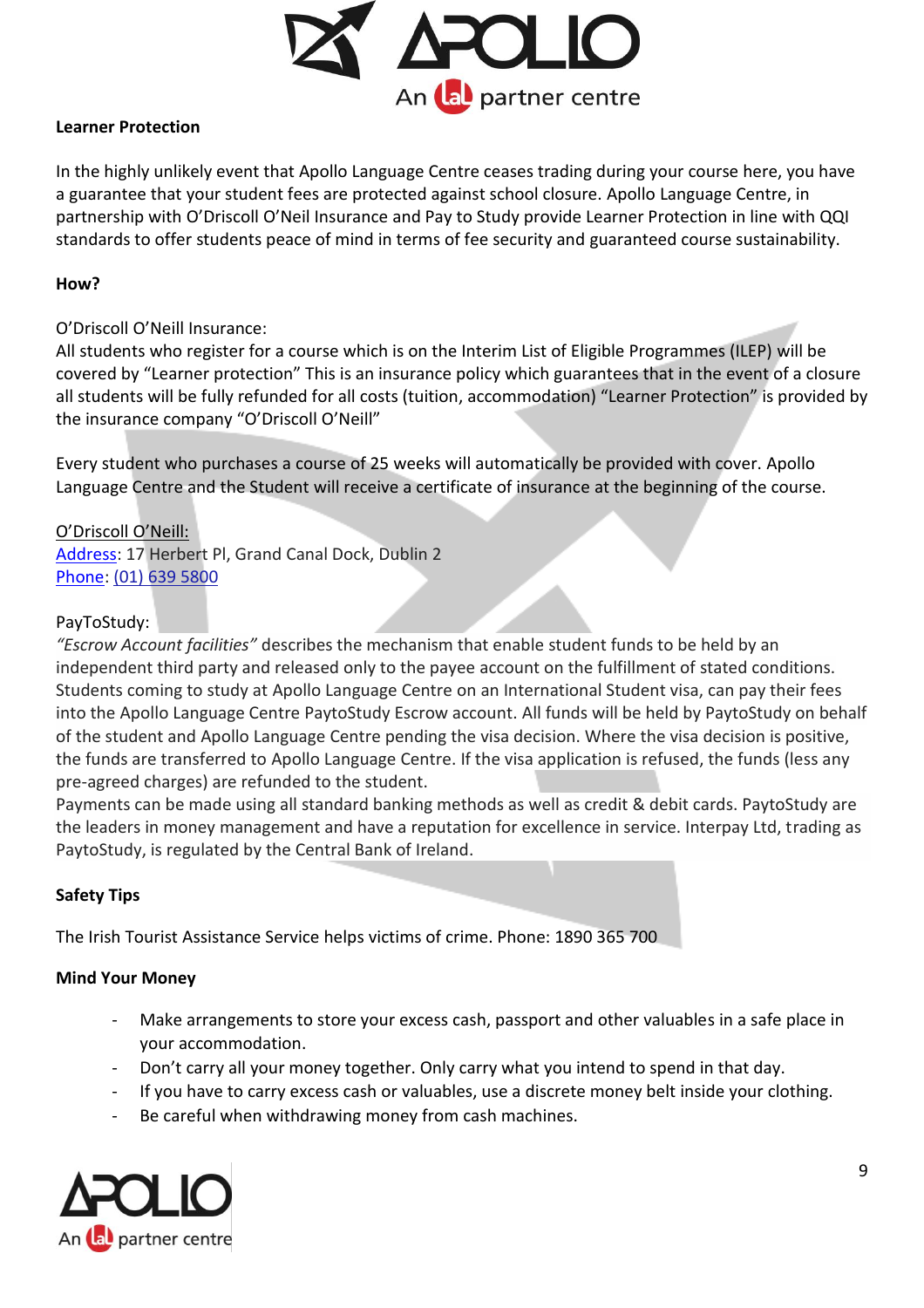

# **Out and About**

- It is not a legal requirement to carry your passport or ID card in Ireland. Some students like to carry a photocopy and leave their passport at home.
- Mind your bag when in crowded areas. Use a handbag or shoulder bag that can be held securely.
- Keep to populated areas. Avoid deserted streets at night.
- Don't wear expensive jewellery or leave belongings exposed. If you are travelling to a remote area to walk or cycle, inform somebody where you are going.
- Always camp in approved sites only never pitch a tent in open spaces or public areas.
- Look confident at all times.

# **Public Transport**

Dublin offers three kinds of public transport – train, bus and tram.

#### **1. Train**

Iarnród Éireann is the national railway system operator of Ireland. The Dublin Area Rapid Transit (DART) is part of the suburban railway network in Ireland, running mainly along the coastline of Dublin Bay on the Trans-Dublin route, from Greystones in County Wicklow, through Dublin to Howth and Malahide in County Dublin. *www.irishrail.ie* 

# **2. Bus**

Dublin Bus is the bus operator in Ireland. It operates an extensive network of routes in the city of Dublin and the Greater Dublin Area. Apollo Language Centre is located near the stops for the following bus numbers: 18 / 25x /37/39/39a/51d / 51x / 66x / 67x / 70/77x *www.dublinbus.ie* 

#### **3. Tram**

Luas is the name of the light rail or tram system serving Dublin. There are currently two Luas lines, the Green line and the Red line. Trams operate from 05:30 to 00:30 Monday to Friday. Apollo Language Centre is located 5 minutes walking distance from the Charlemont stop on the Green Luas line. *www.luas.ie*

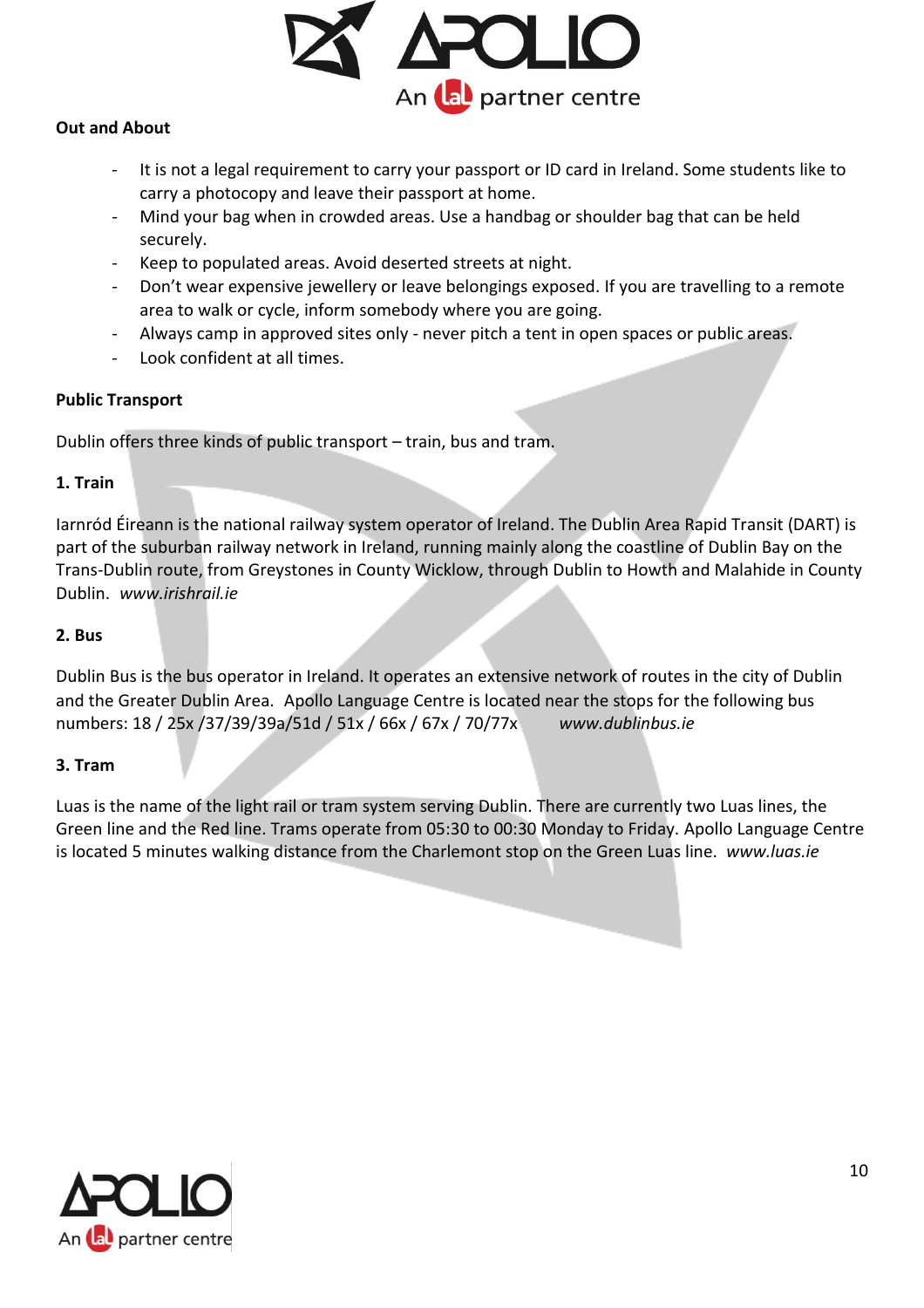

# **Living in Dublin City**

Dublin is a lively, modern, and cosmopolitan city with a population of approximately 1.3 million people. It is located on the east coast of Ireland, at the mouth of the River Liffey. Dublin has many of the advantages of a larger city while retaining the charm and tradition of a smaller one. With increased prosperity the city has been attracting more and more people from all over the world to live and work here, and today it boasts a cultural diversity to match the most cosmopolitan tastes. Over the years there has been an explosion in foreign cuisine, with European, Asian and South American restaurants now a common sight around the city. Surrounded by mountains and located on the coast, visitors to Dublin are never too far away from a scenic view. As the transport hub of the country it also makes it the perfect base from which to explore the rest of our beautiful island.

To learn more about our great city check out the websites below:

[www.visitdublin.com](http://www.visitdublin.com/) [www.dublin.ie](http://www.dublin.ie/)

#### **Dublin Seasons / Weather**

Dublin experiences four seasons of summer, autumn, winter and spring. It has a mild temperate climate, which means that our summers don't get too hot and our winters don't get too cold! Generally, the average temperature in winter is about 5°C and in summer it is around 20°C.

One thing to note is that the weather is very changeable, so be prepared for everything!

#### **Shopping in Dublin**

Shopping in Dublin focuses on the two main pedestrianised shopping streets of Grafton Street/Stephen's Green on the southside and Henry Street on the northside and their surrounding streets. The two streets are just either side of the river, a few minutes' walk apart, but are somewhat different.

#### **Southside**

Grafton Street, located between Trinity College and St Stephen's Green is the more smart shopping area with St Stephen's Green Shopping Centre and fashionable stores such as Brown Thomas, the department store catering for many designer showcases, both foreign and local. Dublin's leading and most exclusive jewellers, Weirs, is also here, as well as the most popular of the famous Bewley's Cafés. Other principal shopping streets in the area include Wicklow Street, Dawson Street, and South Great Georges Street. The nearby Powerscourt Towncentre is one of the nicer, albeit small, shopping centres in the city. Also close by is The Georges Street Arcade, an indoor market well worth a visit.

#### **Northside**

Henry Street has department stores such as the popular Arnotts, and an assortment of popular clothing and footwear stores. The ILAC shopping centre, and the newer Jervis Street Shopping Centre are both here. The well-known outdoor food market of Moore Street is always full of bargains. The nearby O'Connell Street, Dublin's main thoroughfare, is home to Eason's Booksellers as well as several other shops.

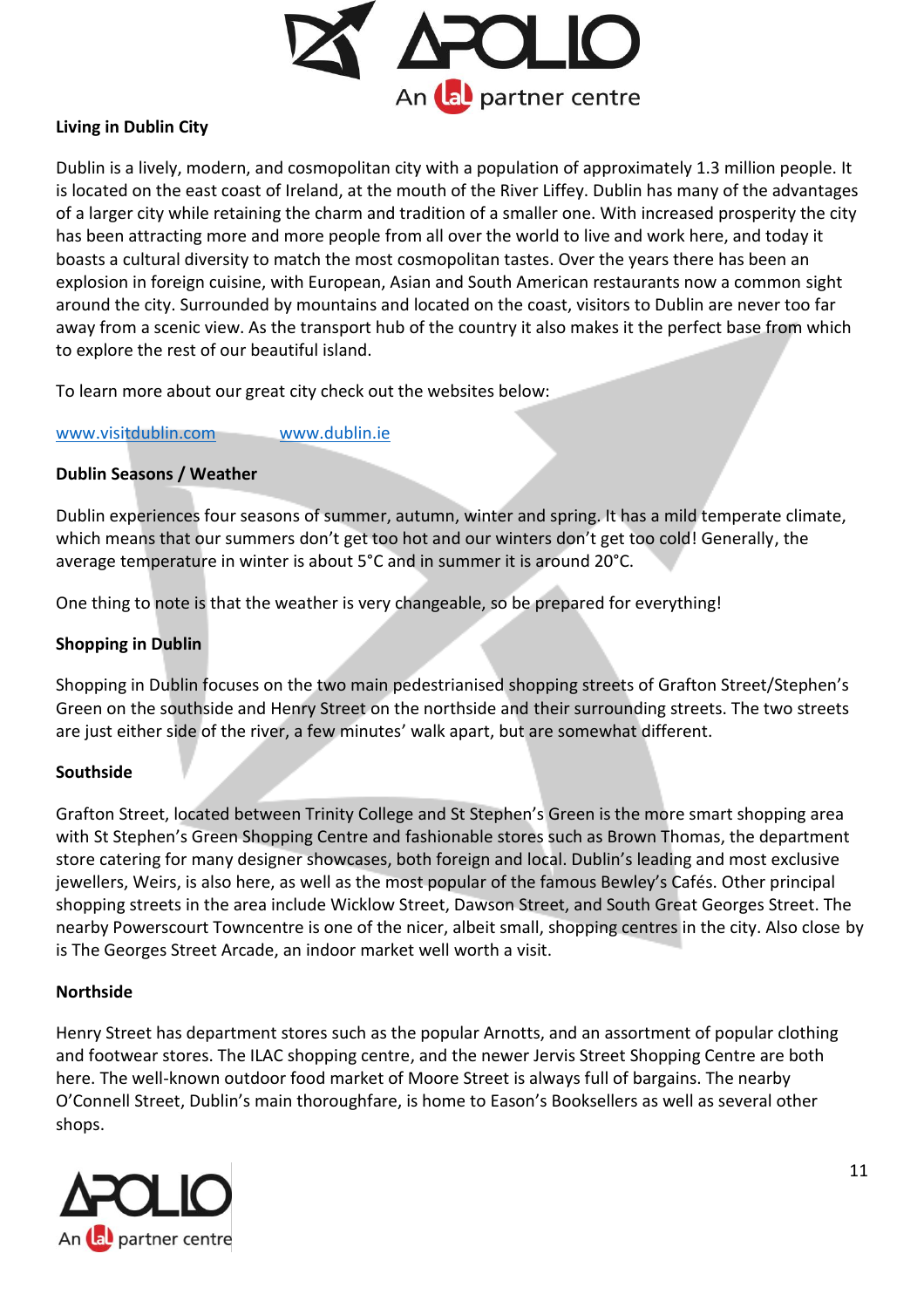

#### **Dublin Markets**

Dublin also holds various markets in and around the city. Some well-known ones include:

*Temple Bar Food Market* 

Venue: Meeting House Square Date: Every Saturday (weather permitting) Time: 10.00 - 16.30

*Temple Bar Book Market* 

Venue: Temple Bar Square Date: Every Saturday and Sunday (weather permitting) Times: 11.00 - 18.00

#### *Blackrock Market*

Open every Saturday, Sunday and Bank Holiday Monday

#### **Accommodation**

#### **Homestay**

Ireland has always been famed for its hospitality and staying with a host family is one of the best ways to experience this first-hand. Many students find staying with an Irish family a very rewarding experience as it offers them a unique insight into Irish culture and provides the perfect opportunity to improve their English by practising it in a natural everyday context. Over the years, we have built up strong relationships with a number of local families who host our students during their time in Ireland, all of whom are personally interviewed by our Accommodation Team and are chosen for their experience and friendliness. Students of the same nationality are not hosted by the same family except on request or when they come as part of a group.

All of our host families are within walking distance to public transport and provide their guests with:

- two meals (breakfast and lunch) Monday-Friday and three meals (breakfast, lunch & dinner) at weekends
- help with finding your way around the city and interesting places to visit.

#### **Residence**

For students who do not wish to stay with a host family, we have a number of modern, fully serviced apartments available for short-term rent in the very centre of the city. Due to demand, apartment accommodation generally needs to be booked at least 4 weeks before a student is due to arrive. The Apollo Adult Residence is located at a brand new apartment complex with 470 bedrooms in shared apartments ranging from 3-8 single bedrooms, all with en-suite bathroom, offering a superior choice for students which far exceeds any other centrally located student accommodation in the city.

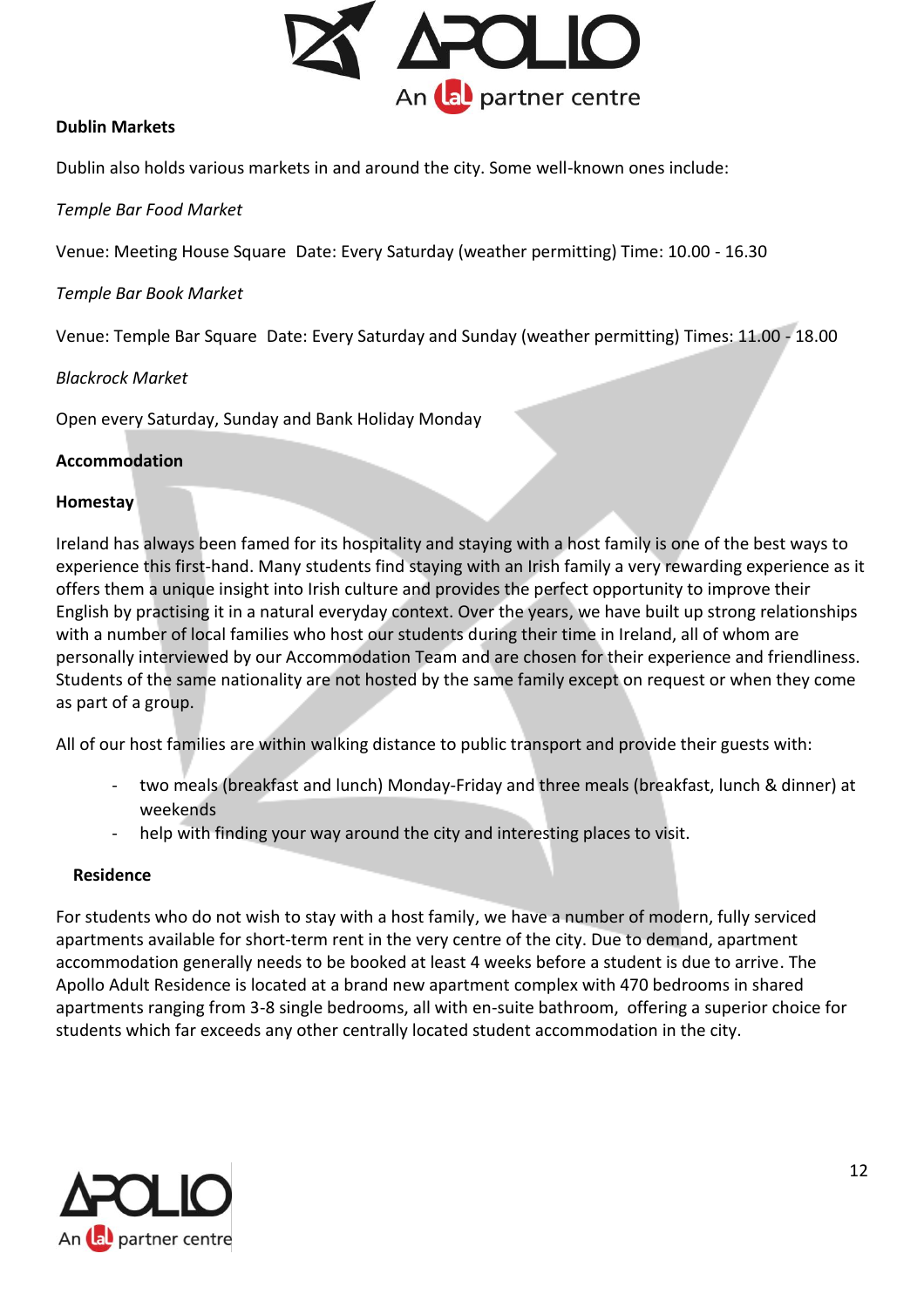

#### **LOCATION:**

Next door to the Guinness Storehouse and only 10 minutes' walk from Temple Bar and 25 minutes' walk to the school, the residence is located within the Digital Hub, the largest cluster of technology, digital media and internet companies in Ireland.

#### **COMMON ROOM:**

Students have the unique opportunity to meet new friends in the large shared common area at any time of the day or evening which has a pool table and TV lounge area.

#### **GYM:**

The on-site gym available to residents has state of the art cardio and weights equipment.

#### **STUDY ROOM:**

There is a spacious study area where students can quietly study alone or in small groups with wi-fi and charging docks for laptops.

#### **LAUNDRY:**

There are laundry facilities on-site for washing and drying open 24/7. Residents are notified via an app on your phone when your washing is ready.

#### **24 HOUR ONSITE STAFF/SECURITY:**

There is a 24-hour reception area where a member of staff is available day or night. They've been hired for their friendliness so will happily help you with any requests or problems you may have. The residence is also monitored by CCTV 24 hours a day.

# **Hotel / Hostel**

If students require hostel or hotel accommodation during their stay in Ireland we are happy to help students book suitable places to stay in the area. Generally, the price you pay for accommodation will determine its quality. However, it can be expensive to live in a good quality hotel for a long period of time. Backpacker accommodation is relatively inexpensive but you should consider bringing your own sleeping bag and pillow if you opt for this kind of temporary accommodation.

#### **Permanent Accommodation**

Once you have established a routine in Dublin, you may want to move from your temporary accommodation into something more permanent. You could continue with homestay or perhaps find somewhere else to live - either sharing with other students or renting a place on your own.

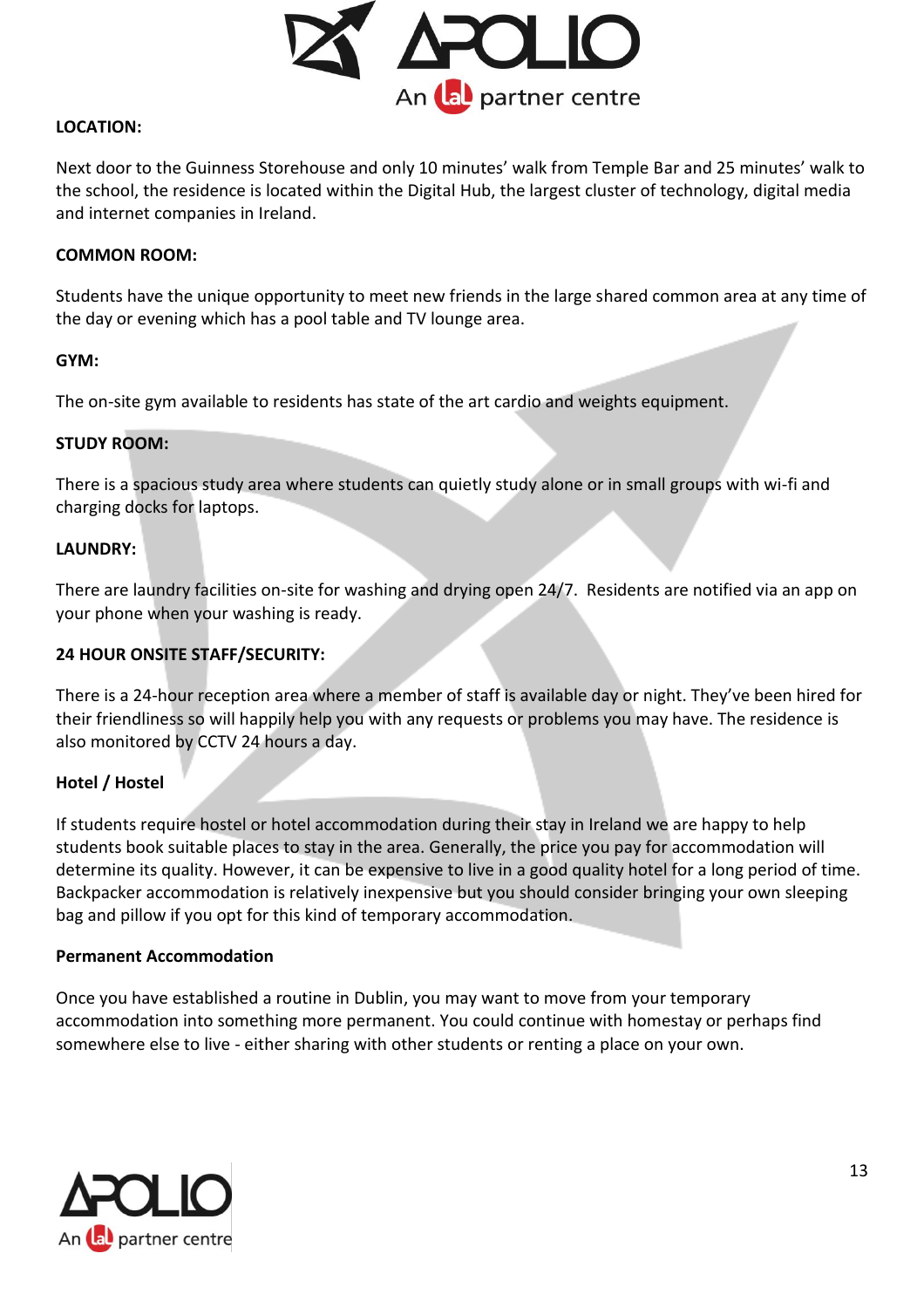

#### **Rental**

The price of renting accommodation can vary greatly, depending on the location and facilities and whether furniture is provided or not. The best idea is to find something you like and compare with other accommodation in the same area.

#### *Where to Look for Accommodation*

Properties for rent are advertised in the "to let" section of newspapers, on the internet and through Real Estate Agencies and on websites such as *www.daft.ie* and *www.rent.ie*.

# **Things to Keep in Mind When Renting**

#### *The Weekly Rent*

The weekly rent you pay does NOT cover the cost of electricity, gas or telephone charges. Rent is generally paid two to four weeks in advance with the agent or landlord asking you to pay a security deposit equal to an additional four weeks' rent before you move in. This deposit is refunded to you when you leave, provided you have not caused damage to the property and have paid your rent.

# *Signing a Lease*

To secure a property, you will need a security deposit plus a payment of several weeks' rent which has to be paid in advance. In some cases, you will also be required to provide references. As a tenant, you have rights and obligations – make sure you know these before you sign any document. Make sure you know all of the costs and that you understand the documents you are about to sign. If you need help, you should contact your local Citizens Advice Bureau at www.citizensinformation.ie before you sign.

# *Restrictions*

The lease may contain restrictions, such as not permitting animals or children in the dwelling. Ask the landlord about his/her particular requirements. Make sure that you know and understand these restrictions before signing the lease. If you do not obey the restrictions on the lease, the landlord can ask you to leave.

# *Inspecting a Potential Property*

Most landlords will inspect the property with you on commencement of your tenancy. This is done with a list of furniture and fittings in each room of the property so that the two of you can agree on the condition of the property at the commencement of the tenancy. You should note on this document anything you notice during the inspection that is not already listed, and keep a copy that has been signed by both of you. Once you are the tenant, the condition of these things will be your responsibility. This will be done again at the end of your tenancy and the final condition of the property may determine the return of your full security deposit. If this inspection is not suggested, you might suggest it yourself as a means of ensuring fair treatment for all parties involved.

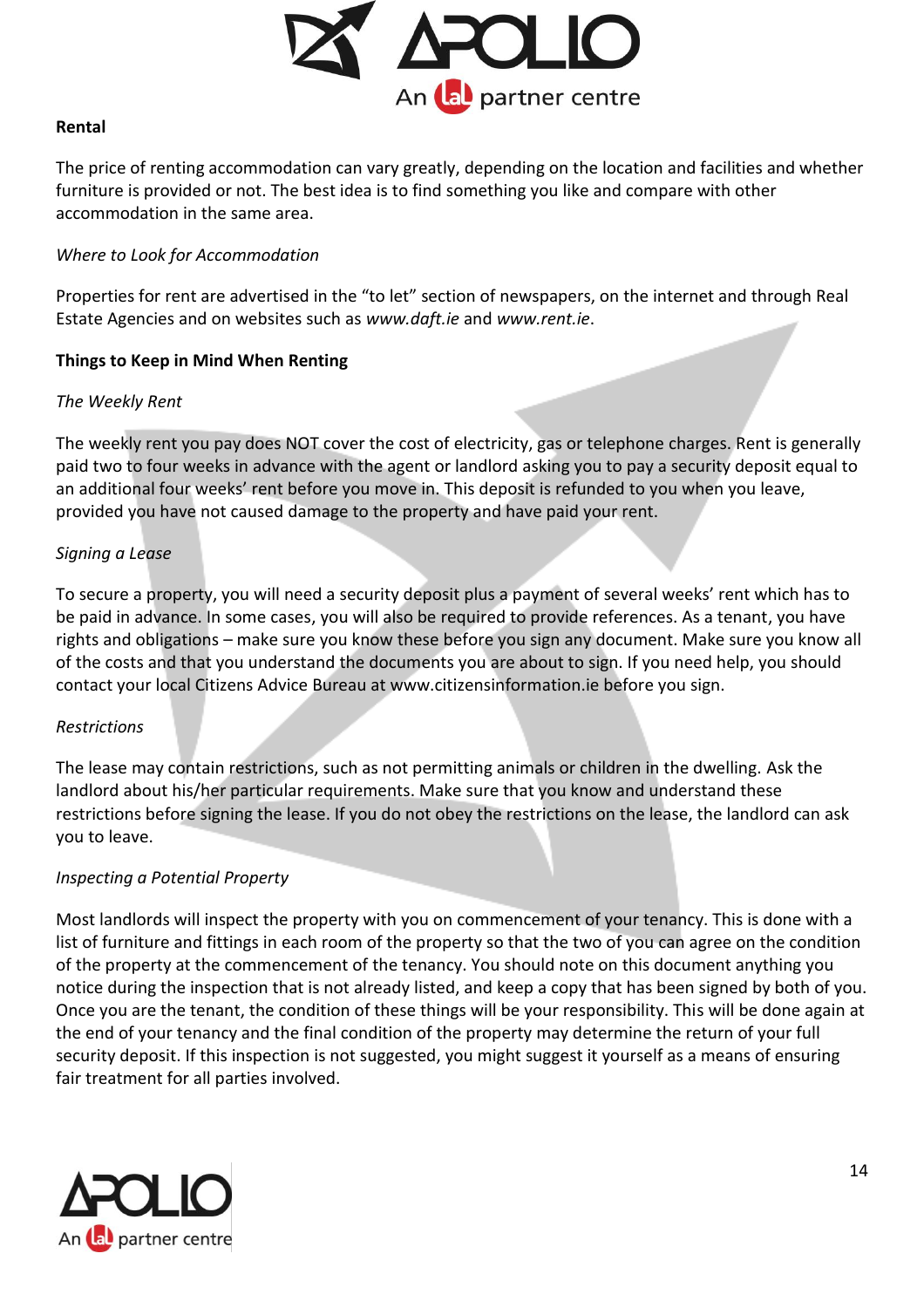

# **Social Programme**

The social programme co-ordinator organises all the trips and activities each week. Every Monday morning the social and cultural activities for the following week are posted in the cafe. Keep an eye on this for upcoming events and trips.

On Monday, there is an Orientation tour of Dublin for all new students. You will be informed to meet in the lobby at a specific time and our guide will take you around Dublin to introduce you to some places we think are important to see at the start such as where to get your student card, your travel pass, landmarks, shops and pubs.

We organise trips or sports activities on weekdays, so please keep an eye on the notice boards. If you'd like to go on any of the trips or do any of the sports activities, you'll need to go to reception and put your name on the list.

We also organise some weekend trips and some evening activities, so please keep an eye on the notice boards for those. Again, you will need to sign up at reception if you would like to go on any of them.

If you would like to plan your own trips or activities you can arrange to meet our social programme coordinator. We have lots of ideas and are always happy to help!

If you are under 18, you may need your parents' permission to go on some trips.

#### **Services**

#### **Telephones**

# *Calling Emergency Services DIAL 999*

In Dublin dial 999 from any phone for fire, police or ambulance services. 112 may also be dialled from mobile phones. Dialling 112 will override key locks on mobile phones and therefore save time. Emergency Services operators answer this number quickly and to save time will say, "Police, Fire, or Ambulance". If you are unsure of what emergency service you need tell the operator what the emergency is. You will then be connected to the appropriate service to assist.

#### *Making an international phone call*

Dial – international access code + the country code + the area code (if required) + phone number (when adding a country code to a number, any leading 0 (zero) on the area code following it is NOT dialled).

- National Operator: 10
- International Operator: 1141
- Directory Assistance Ireland: Ireland 11811
- Directory Assistance Rest of the world: 11818 *Mobile/Cell Phones*

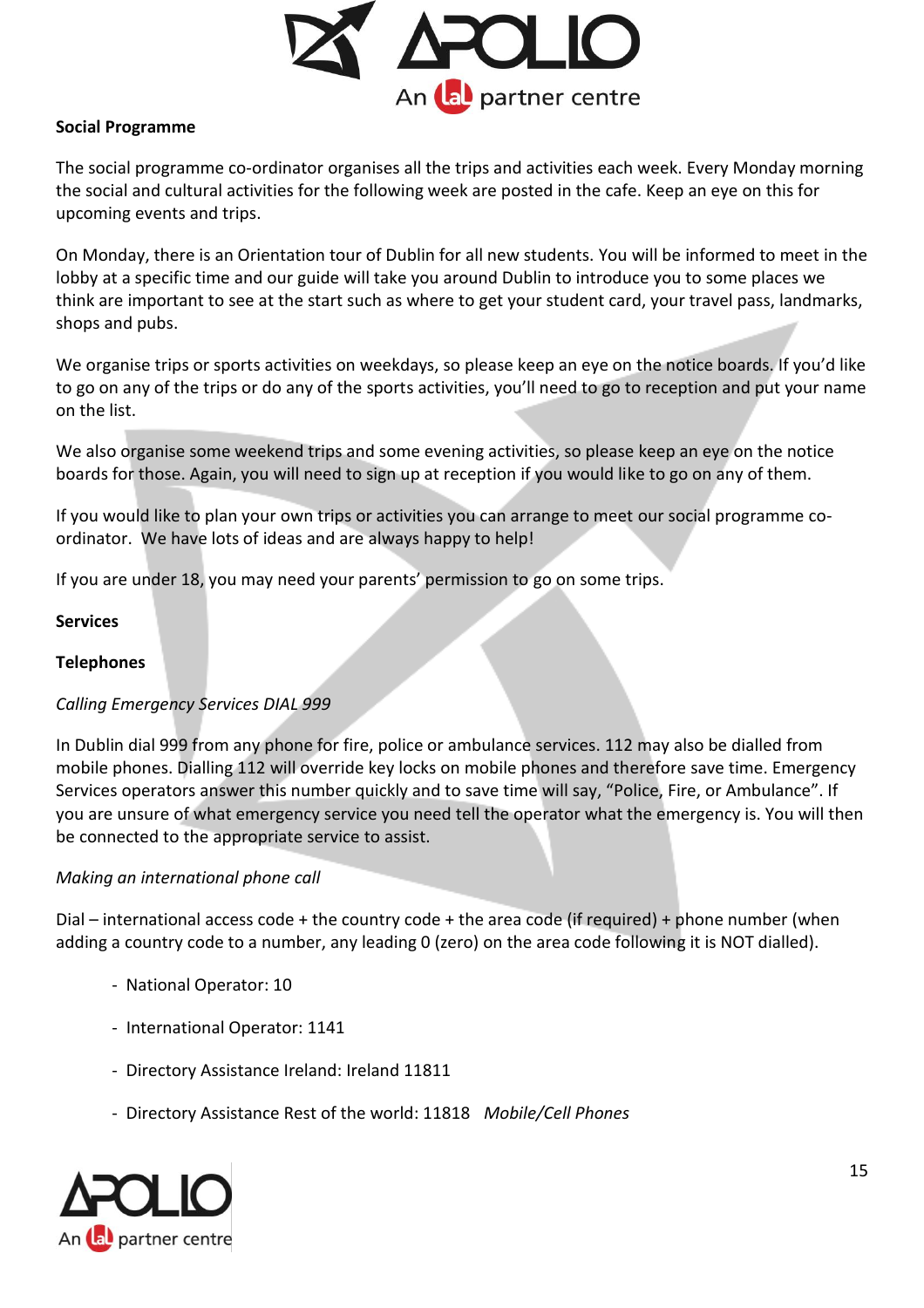

There are three main mobile phone operators in Ireland. They are:

- Vodafone
- Meteor
- 3 (Three)

Services are provided on either a pre-pay or bill-pay basis. If you use a bill pay phone your calls will be cheaper but you will have to sign a contract, normally for 12 - 18 months. For a comparison of mobile phone plans with the various providers see: www.callcosts.ie

# **Medical Care**

If you require urgent medical care Apollo is authorised to seek and provide appropriate medical care.

There are doctors available at the Emergency Department of the local hospitals.

#### **Emergencies**

# **APOLLO EMERGENCY CONTACTS:**

The following Apollo Emergency contact details are to be used in case of emergency, outside of normal office hours which are 08.30-17.00 Monday-Friday:

Emergency Phone/Whatsapp: +353 85 844 1219 Email: emergency@apollolanguagecentre.com

For emergency i.e. fire, ambulance, or police phone 999. When you dial 999, the operator will ask you what service you want – that means, do you want the fire brigade, an ambulance or the police. Then they will ask you your name, address, telephone number and what you require assistance for. If your English is not good, say "Fire/Police or Ambulance" and tell the operator what country you are from, and you will be put through to a translator. Note about mobile phones 112 will work even if no credit or out of service for their provider.

# **Other Medical Needs**

If you are sick and it is not an emergency, you should visit a doctor (GP) or a medical centre.

#### *What happens if you become sick?*

- Phone the doctor or medical centre and make an appointment. If you cannot attend your appointment, phone to cancel.
- Go to your appointment. Your doctor will ask questions about your health and may give you a prescription for medicine. Some medicines may be covered by your Health Insurance, but not all, ask the customer service officer at the health centre which medicines are covered.
- Get a medical certificate. If you are away from your classes, you will need to prove you were sick. A medical certificate from your doctor will show that you were unable to attend classes. There is no extra charge for this certificate.

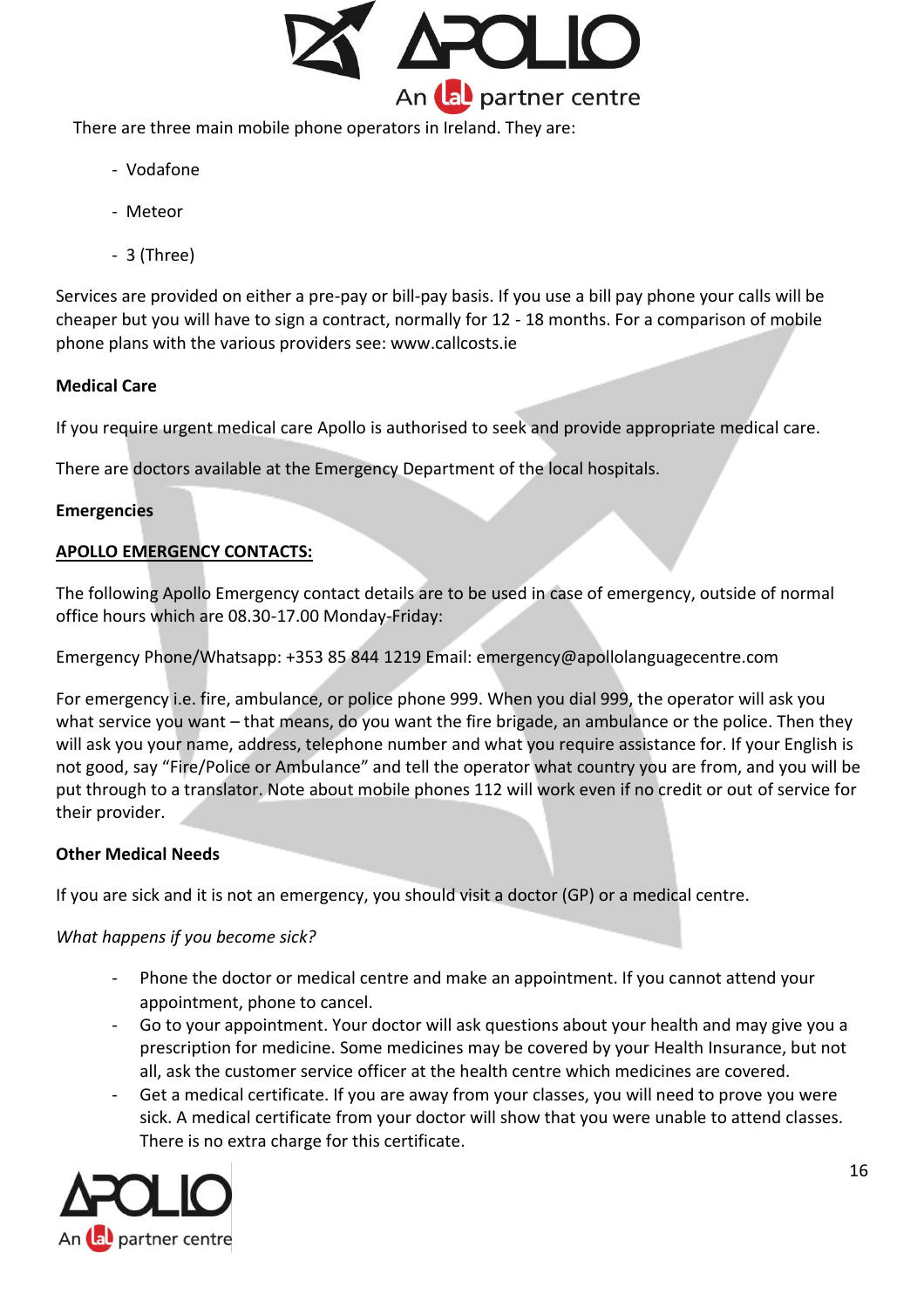

- Pay your bill. Normally you will need to pay all of the fees yourself. Depending on your health insurance policy you may be able to claim back some of the fees at a later date.

#### **Medicines**

If you are sick, your doctor or GP might prescribe medicine. Prescription medicines are available at chemists and pharmacies. Your Health Insurance will only pay for prescription medicines above a certain value. If you normally take any prescription medicines, you should have a letter from your regular doctor with details about your condition and the medicine you are taking. This will help if you need treatment or medicines for your medical condition.

#### *Prescription Medication*

Medication prescribed by your doctor is not free. You must pay the pharmacy. Depending on what type of health insurance policy that you have you may be able to claim back the cost from your health insurance provider.

#### **Pharmacies**

GP surgeries do not have medications to dispense to you. You must take the prescription given to you by the doctor to a Pharmacy or Chemist to obtain the medication. You are able to walk in off the street to any pharmacy/chemist/drug store in Dublin and will only have to wait a short while for your prescription medicine to be prepared.

#### **Dental, Optical and Alternative Therapies**

Dental, optical and alternative therapies are not covered by your Health Insurance and may be expensive compared to your home country.

# **Managing Your Finances**

#### **Exchanging Money**

The currency in Ireland is the Euro (€). Money exchanges can change your country's currency into euro. You can exchange money at dedicated money exchanges at the airport or at any bank. Rates will vary between different banks and exchanges, so check before you exchange money to get the best rates.

#### **Banks and ATMs**

Banking services are provided by banks, building societies and credit unions. There are a number of major banks that operate across Ireland. They include Bank of Ireland, AIB (Allied Irish Banks), Ulster bank, and Irish Life and Permanent. All banks have automatic teller machines throughout Dublin. Banks in Dublin are generally open from 10.00am to 4.00pm Monday to Friday.

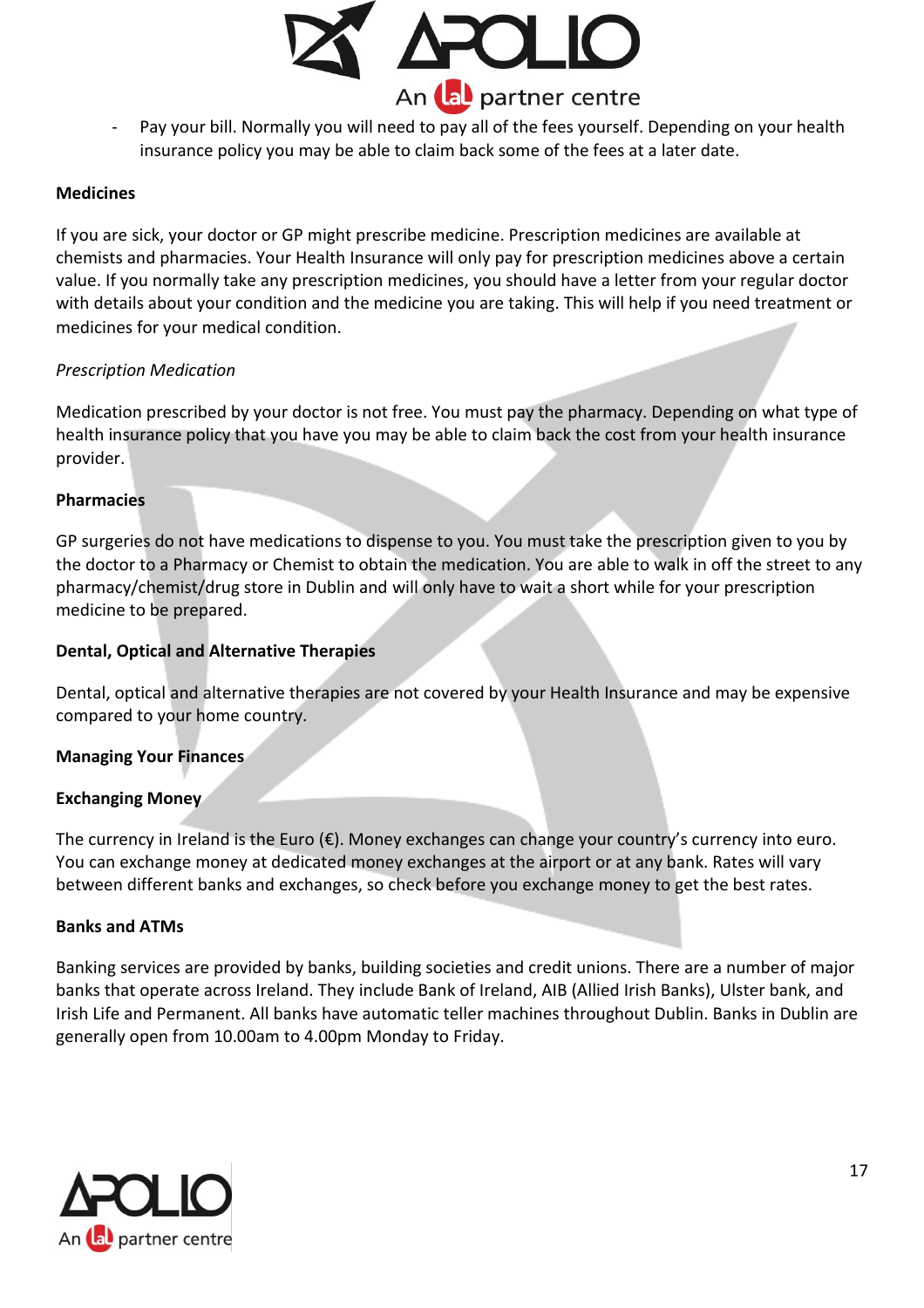

# **Working in Dublin**

# **Applying for a PPS number**

Your Personal Public Service Number (PPS No.) is a unique reference number that helps you to gain access to social welfare benefits, public services and information in Ireland. In order to work in Ireland, you will need a PPS number. If you live in the Dublin region you will have to go to the Social Welfare Office at 22 King's Inns Street, Dublin

1. To receive a PPS number you will need to fill in a form and bring the following documents:

- Your passport.
- A letter from the school saying that you are a registered student (if you are not a European citizen)
- You may also be asked to provide a letter from your employer.
- If you live in the outskirts of Dublin, please contact the school administration to check what Social Welfare Office you should go to apply for your PPS number. The Social Welfare Office is open from 9.30am to 4.00pm Monday to Friday.

# **Finding Work**

If you have your PPS number and your student study-work visa you are eligible to work legally in Ireland (if you are a non-EEA citizen) for 20 hours a week, at certain times of the year it is permissible to work 40 hours per week (June, July, August, and from 15<sup>th</sup> December – 15<sup>th</sup> January) The first thing you will need is a Curriculum Vitae (CV). The CV should be a single page and there must not be any errors in the English. Each Monday afternoons we have a Job Shop session at 2.00pm where you can ask a teacher to have a look at your CV before printing it. The best way to look for a job is to leave a copy of your CV with the managers at pubs, restaurants, shops, supermarkets, etc.

Dress in a professional and serious manner when you drop your CV in somewhere or attend an interview. Remember that for any kind of job it is important to create a good first impression with your future employer. Pay attention to any signs saying "Staff Wanted" on the shop windows. You may also look for a job on the internet. Here are some useful websites: [www.jobs.ie,](http://www.jobs.ie/) [www.irishjobs.ie,](http://www.irishjobs.ie/) [www.loadsajobs.ie,](http://www.loadsajobs.ie/) [www.monster.ie.](http://www.monster.ie/)

# **Health Insurance**

Health cover is compulsory for international students wishing to obtain a student visa to study in Dublin. You must have paid for health cover in order to be granted a visa into Dublin. This health cover must remain in force during your whole stay. You can arrange to pay for this health cover through Apollo Language Centre or make your own arrangements prior to leaving your home country. Apollo organises Health Insurance through O'Driscoll O'Neill Insurance. This is usually arranged before students arrive in the country. The cost is EUR60 for up to 90 days cover and EUR120 for one year's cover.

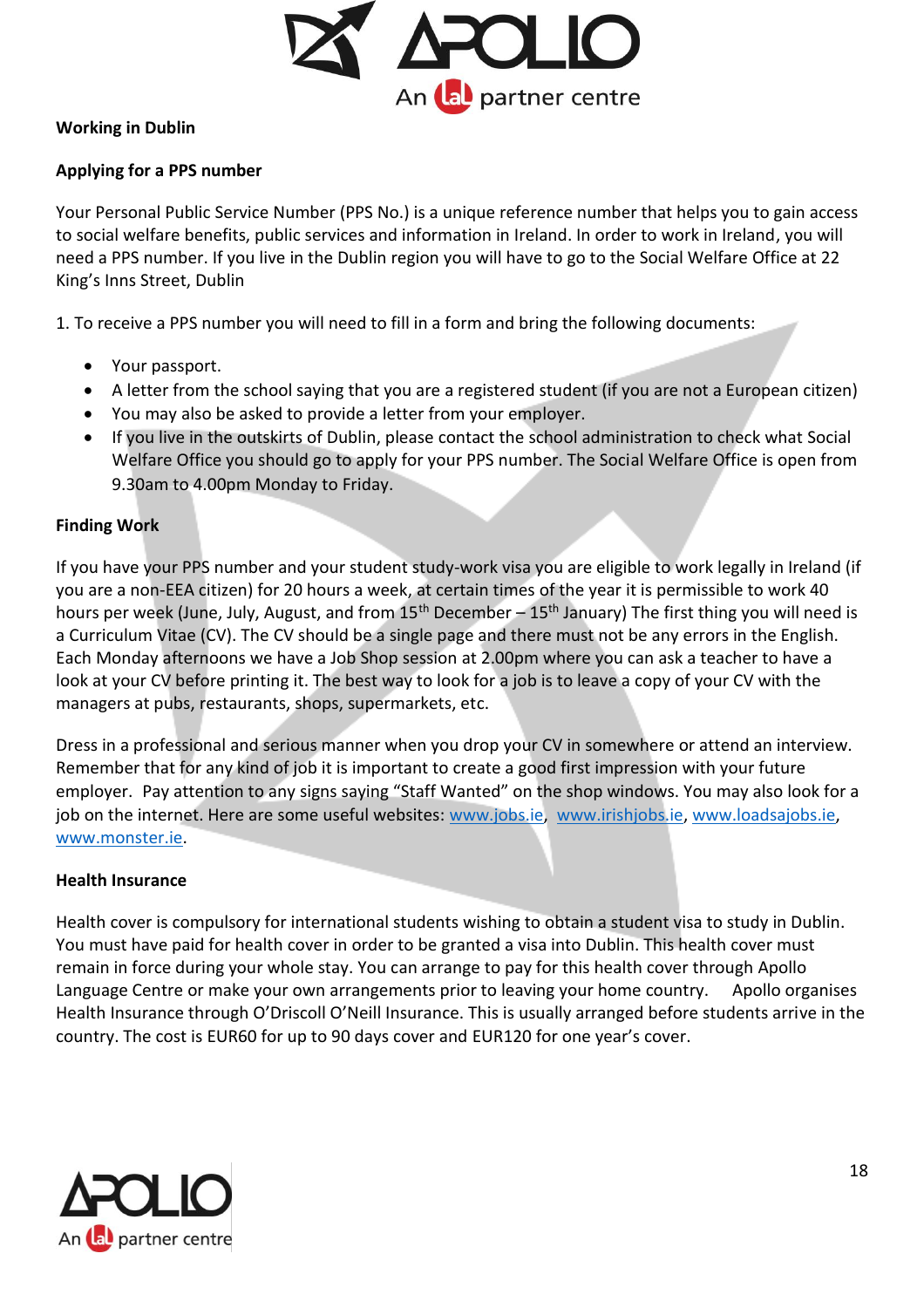

#### **School Policies**

This section includes important school policies such as refund policy, holiday policy and other additional policies.

# **Refund Policy**

# **Cancellations Due to Reasons other than Visa Rejections:**

A full refund of tuition fees, with the exception of the registration fee, may be available to a student if the student cancels an enrolment with the school no later than 14 days prior to commencement of the course. The request to cancel an enrolment, or a request for a refund, MUST be made in writing to Apollo Language Centre.

> a. Cancellation 4+ weeks before start date: registration fee of €50 will be charged. b. Cancellation 2-4 weeks before start date: 20% of the total invoice will be charged. c. Cancellation within 2 weeks of start date: full amount will be charged.

Any refund payable will be paid directly to the person who originally paid the course fees. For refunds made payable overseas, bank charges deducted will be born by the student. All monies due, will be refunded within 4 weeks of the date Apollo Language Centre receives the written request from the student.

#### **Cancellations Due to Visa Rejections**

All course fees are refunded with the exception of the registration fee, if a visa application is rejected and the applicant provides a copy of the refusal letter from the Department of Justice.

#### **Refund Procedure**

1. Enquiries regarding refund calculations must be made in writing to the Bookings Office at bookings@apollolanguagecentre.com.

2. If a refund request is valid it will be processed and funds transferred to the original account within 30 days.

3. Students, parents/legal guardians have up to 30 days to lodge a formal grievance from the date they receive the remittance advice of their refund This must be done in writing and addressed to the School Director, Steven O'Dwyer. The School Director will consider the formal grievance. After consideration of all the available evidence, the Director may decide to

(a) uphold the grievance and issue a refund of the appropriate amount, or (b)dismiss the grievance.

4. If the grievance is not resolved to the satisfaction of the student, parents/legal guardians or nominee, a copy of the written complaint together with the reasons for the grievance should be forwarded to the Directors for review. This agreement, and the availability of complaints and appeals processes, does not remove the right of the student to take action under the relevant Consumer Protection Laws.

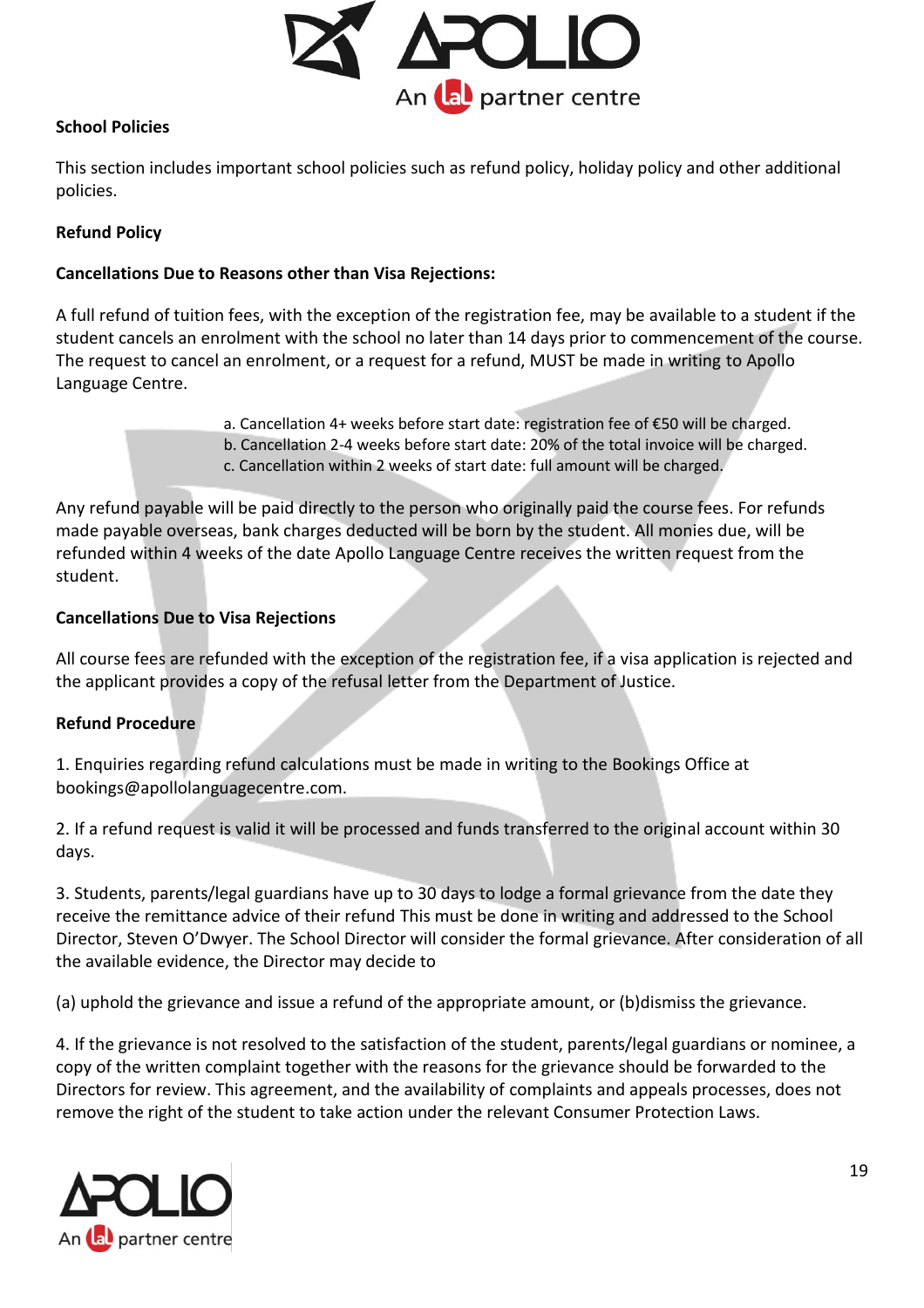

#### **Holiday Policy**

Holidays can be taken in one-week blocks, and you must notify the office in advance of your intention to use your holidays. Please note that holidays won't be given after the week has already begun.

# **Holiday Policy for Short-term (less than 25 weeks) students**

*Students on courses of 12 weeks or less* 

Generally, no holidays are allowed for students who are studying on courses that are less than 12 weeks.

#### *Students studying on courses from 12 to 24 weeks*

One week's holiday is allowed for students who are studying on courses from 12 to 24 weeks. To request a holiday, please go to reception. This request will be logged on the school online system. Holidays must be requested at least one week in advance.

#### **Holiday Policy for long-term (25 weeks) students**

An Academic Year course lasts for 25 weeks. Students are entitled to take up to 10 weeks' holiday before their visa expires. Two weeks of the ten weeks must be taken over the Christmas holiday period (if applicable to your course dates). Normally Academic Year holidays are taken AFTER a student finishes their 25-week course.

In the case where a long-term non-EEA student wishes to take holidays during their course, this holiday period must be requested BEFORE starting their programme and/or registering with GNIB.

In addition, holiday periods cannot at any point exceed 1/3 of the total weeks elapsed. This means that to take one week's holiday during the course a student will have had to complete at least 3 weeks of course first.

Non-EEA students are not permitted to take holidays in the first 8 weeks of their course.

# **Compulsory Exam courses at Apollo Language Centre for long term students (25 weeks plus+)**

- Cambridge (PET, FCE, CAE and CPE)
- IELTS http://www.ieltsdublin.com
- TIE (Test of Interactive English) http://www.tie.ie

In the first week of your course, you will take part in an induction which introduces you to the school and to Dublin and which advises you on the requirements of your visa. This induction is held by Seán O'Donnell or Naz Nolan, Academic Managers.

Seán/ Naz then liaise with Student Services to inform them of the exam that each student should take, so letters for GNIB/ INIS may be appropriately prepared.

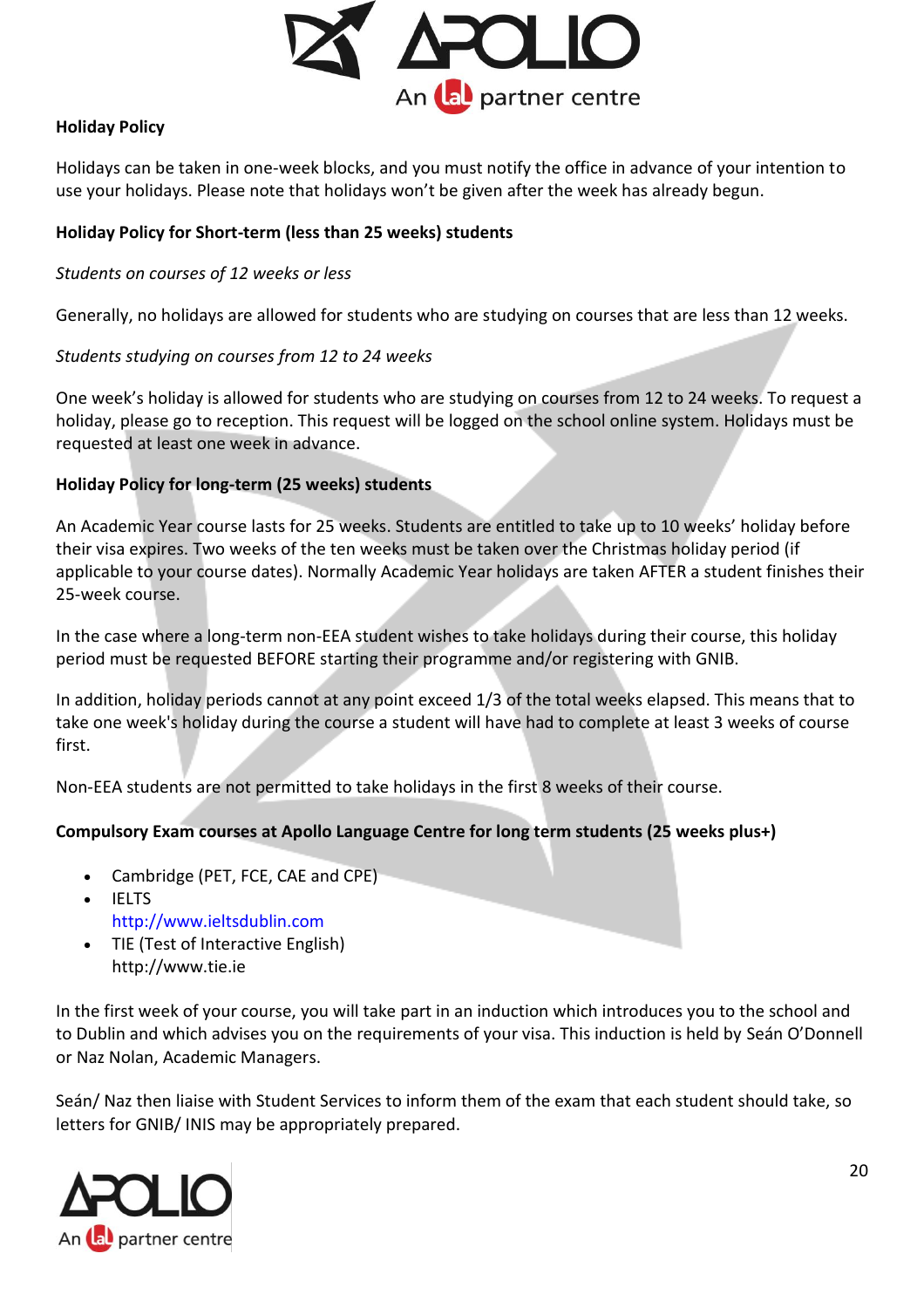

Students, along with Seán O'Donnell on behalf of Apollo Language Centre, sign an agreement confirming the following:

- That you understand that the exam is obligatory
- That you will sit the exam
- That Apollo Language Centre will prepare you for this exam
- That Apollo Language Centre will help you register for this exam
- That Apollo Language Centre will store your results securely
- That your results will be accessible to Apollo Language Centre staff members and also to INIS.

#### **Attendance Procedures**

The attendance of all students enrolled at Apollo Language Centre is monitored closely to ensure that everyone in class is following the whole course and able to maximise their opportunities for success. An attendance is taken at each lesson by the teacher and entered into our school database at the end of the week. Students are requested to attend a minimum of 85% of classes each week but are strongly encouraged to attend 100% of classes to ensure successful academic outcomes in their studies. Any class session missed regardless of cause reduces the opportunity for learning and can adversely affect a student's achievement on their course. Missing a series of classes can also disturb the learning of other students because the student who was absent will have some gaps in knowledge that are required building blocks for learning further language items.

We also monitor the attendance of non-EEA students on Academic Year courses to ensure that they meet the requirements of their student visa as set out in the Department of Justice's *Guidelines for Language and Non-Degree Programme Students* (January 2011).

Monitoring of attendance involves marking registers, reviewing medical certificates and the sending of caution and warning letters by the school. To have full attendance marked for any one day a student must be present for both classes from 09.00 to 13.15. Generally, if a student is more than 15 minutes late for their class then they will not be admitted to that class.

Apollo Language Centre endeavors to intervene with the student to improve attendance by counselling students when their attendance begins to fall. It is the responsibility of the individual student to ensure that the contact details Apollo Language Centre holds are up-to-date.

European students or students on a Tourist or Working Holiday Visa will also have their attendance recorded. Failure to attend classes will result in your inability to attain the level of English you set out to achieve, and possibly failure to receive an end-of-course certificate.

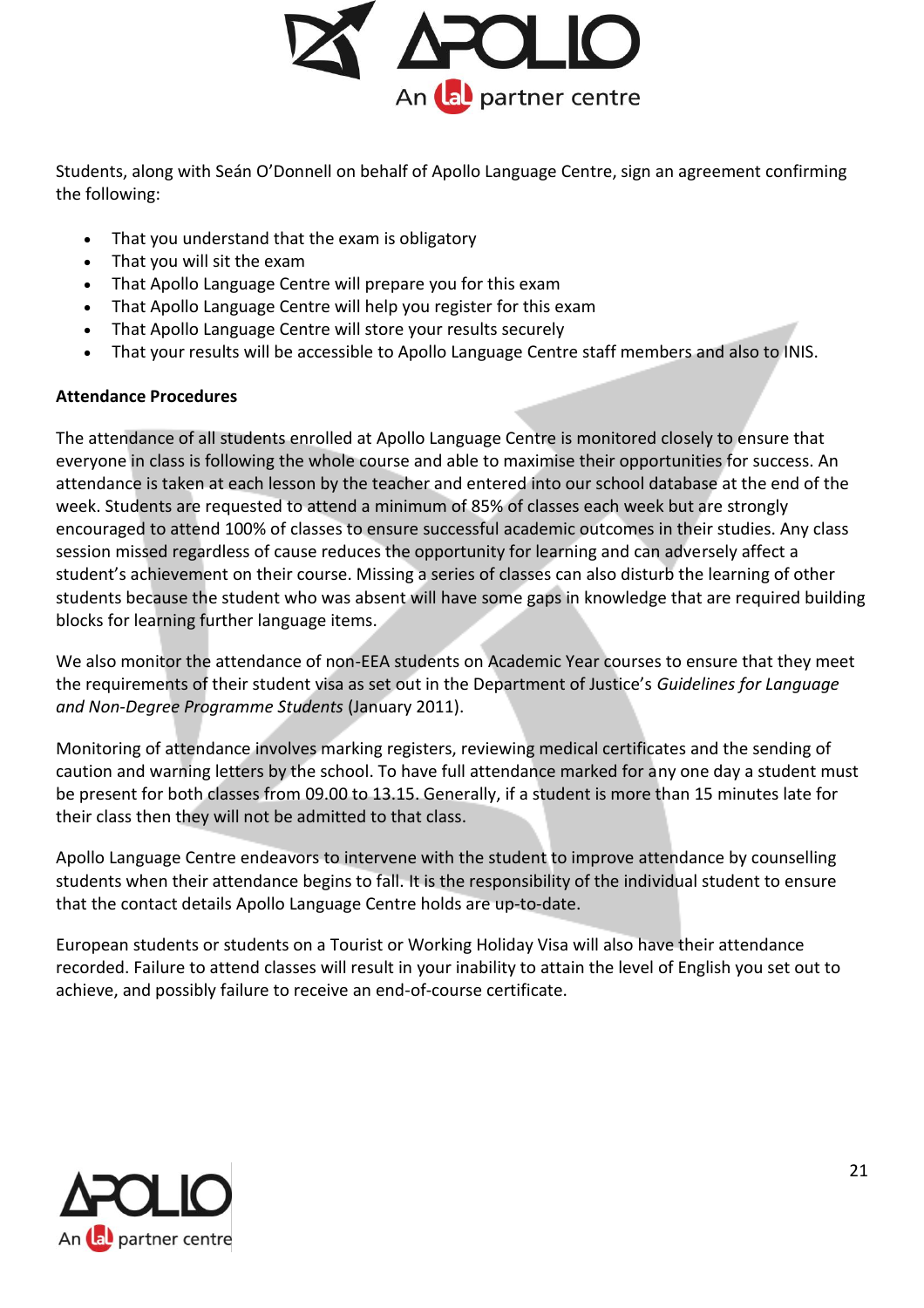

# **Attendance rules for students:**

If you are on a student visa, the Irish Government has stated that you need to attend a minimum of 85% of your lessons. This is important for many reasons:

- 1. To help you focus fully on your studies in English
- 2. To avoid visa problems with the Irish Department of Justice
- 3. To allow you to be able to renew your visa

#### **Punctuality**

Class starts punctually at 09.00 every morning. If you have a problem arriving for 09.00, you can enter the class until 09.15. After 09.15, you may not enter the class (you must wait until the second lesson at 11.15) and the teacher will mark you absent.

#### **Absenteeism**

We understand that sometimes, students have problems and are unable to attend class. However, if you do not have a good reason for your absence, this may affect your attendance and cause problems with your visa.

There are certain legitimate reasons for absence, including, but not limited to:

#### **1. Illness**

If you are ill, we understand that you can't come to class. On the first day you are ill, you must email student services at experience@apollolanguagecentre.com If you do not have access to email, you may text our emergency phone on +353858441219 to inform us that you are ill and that you can't come to school.

If you are ill for more than 2 days, you must provide a doctor's certificate to prove the reason for your absence. In this situation, your attendance will not be affected.

# **2. Serious illness of a family member**

In the case of serious illness of an immediate family member (mother, father, brother, sister or child), the following procedure must be followed:

- Email the student welfare officers at experience@apollolanguagecentre.com. If you are unable to access email, you may text the emergency phone number +353858441219.
- You must provide some evidence of the family member's illness.
- Student Services will take the situation into consideration and respond to your request as soon as possible, depending on the nature and seriousness of the illness. Please note Requests must be made by the student in question and not by a third party.
- Requests made to staff members other than Student Services will not be considered.
- Requests made on social media or by any other means will not be considered.

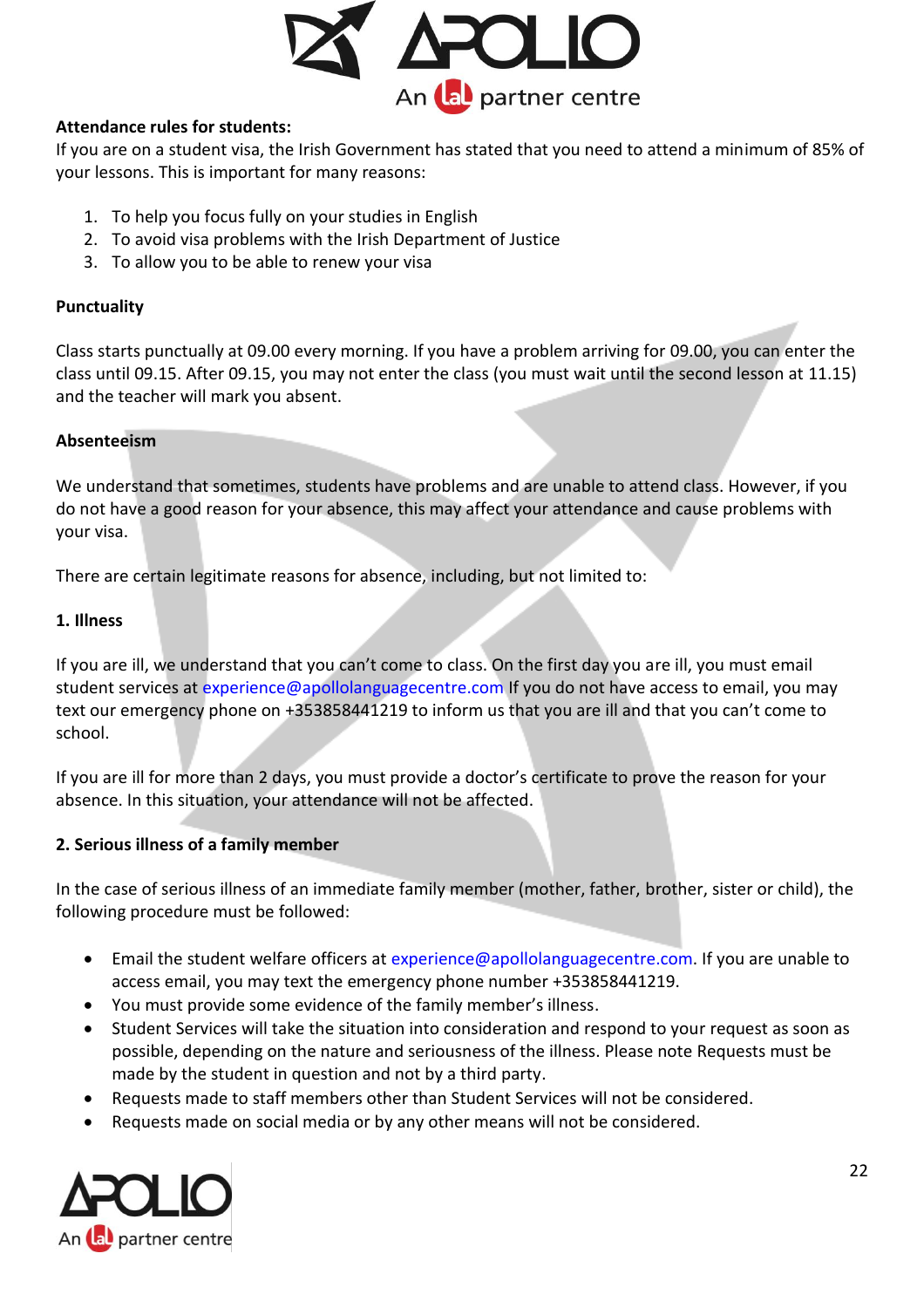

#### **"Freezing your course"**

If it is necessary for you to return home due to the illness of a family member, the following procedure must be followed:

- Follow the steps above regarding illness of a family member.
- Request temporary leave from your course to be with your family member during their illness.

Student Services will "freeze" your course, meaning, you may take the remainder of your course at a later date. This means that you will not lose any tuition and you will be able to complete your course at a later date.

#### **3. Bereavement**

In the unfortunate event of the death of a close family member, we understand that you will not be able to attend school. Please email experience@apollolanguagecentre.com or text the emergency phone on +353 85 844 1219 to inform us of your bereavement and that you can't come to school.

In the case of an immediate family member's death (a spouse, parent, child, a person in a relationship of domestic dependency including same sex partners, brother or sister, a person who acted in loco parentis or was a guardian) 3 days' bereavement leave will be allowed.

In the event of an extended family member's death (a grandparent, parent-in-law, spouse-in- law) 1 day leave will be allowed.

No leave is allowed in any other circumstances. Please note

- Requests must be made by the student in question and not by a third party
- Requests made to other staff members will not be considered
- You must contact Student Services at experience@apollolanguagecentre.com or by texting the emergency phone +353 85 844 1219
- Requests made on social media or by any other means will not be considered

Important: Please note that it is only in these circumstances that your attendance will not be affected. If you do not provide a legitimate reason for your absence, then the following steps will be taken:

#### **Problems with attendance**

If you cannot provide a legitimate reason for your absence (see above), then you will be marked absent for your lesson and your attendance level will be reduced.

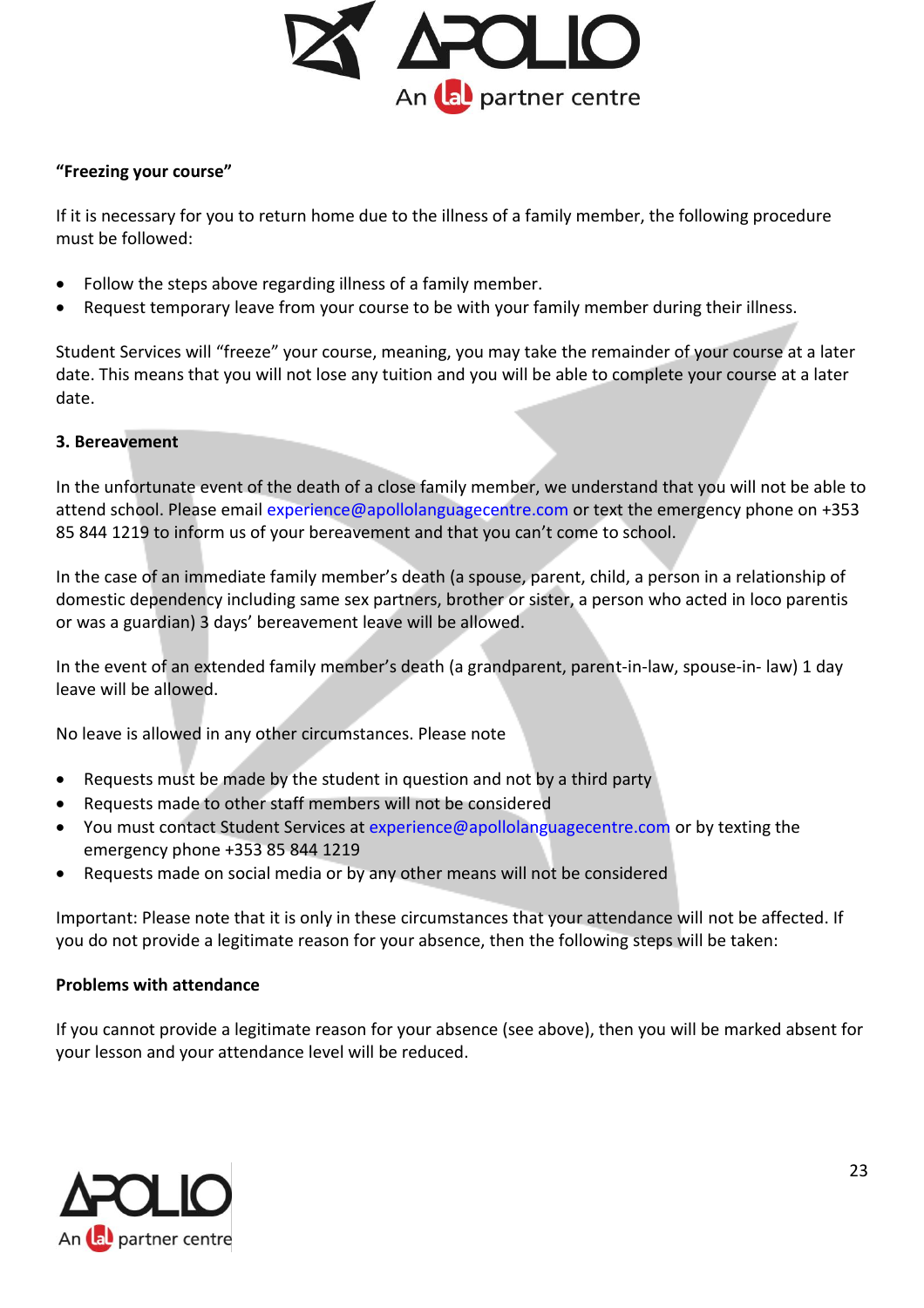

#### **Attendance Policy**

- If a student's attendance falls below 75% for the first 6 weeks of their course, they will be reported to INIS/ GNIB.
- For the remainder of the student's course, if his/ her overall attendance falls below 85% **at any point,** they will be given further warnings to notify them of this.
- If a student reaches the point of their course where they can no longer meet an expected overall attendance of 85%, they will be reported to INIS/ GNIB.

#### **Expulsion Policy**

- Consistent problems with attendance, without providing legitimate reasons for their absence and continuing to ignore written warnings may be expelled by Apollo Language Centre.
- If after 3 written warnings regarding attendance, there is no improvement, the student may be eligible for expulsion.
- This decision will be at the discretion of Apollo Language Centre, Mr. Steven O'Dwyer.
- If a student is expelled due to attendance issues, Apollo will notify all relevant parties i.e. INIS/ GNIB/ student's agent

#### **Complaints Procedure**

We want to help you if you are not happy with any aspect of your experience at Apollo Language Centre. If you have a complaint, please come to Student Services at any time to speak to us.

#### **Your Language Course**

Examples of Legitimate complaints relating to your Language Course:

- You feel that you are in the wrong level
- You have received consistently incorrect information about language
- You have not had the opportunity to discuss your interests or language/ skills needs
- You have not been active enough in your lesson
- Your lesson appears unplanned and chaotic
- You have focused on one aspect of language learning to the exclusion of everything else, for example you have only covered grammar lessons
- Your teachers have consistently repeated material and appear not to be co-operating together

Academic Manager

Seán O'Donnell: sean@apollolanguagecentre.com Phone: **+353 1 906 0193**

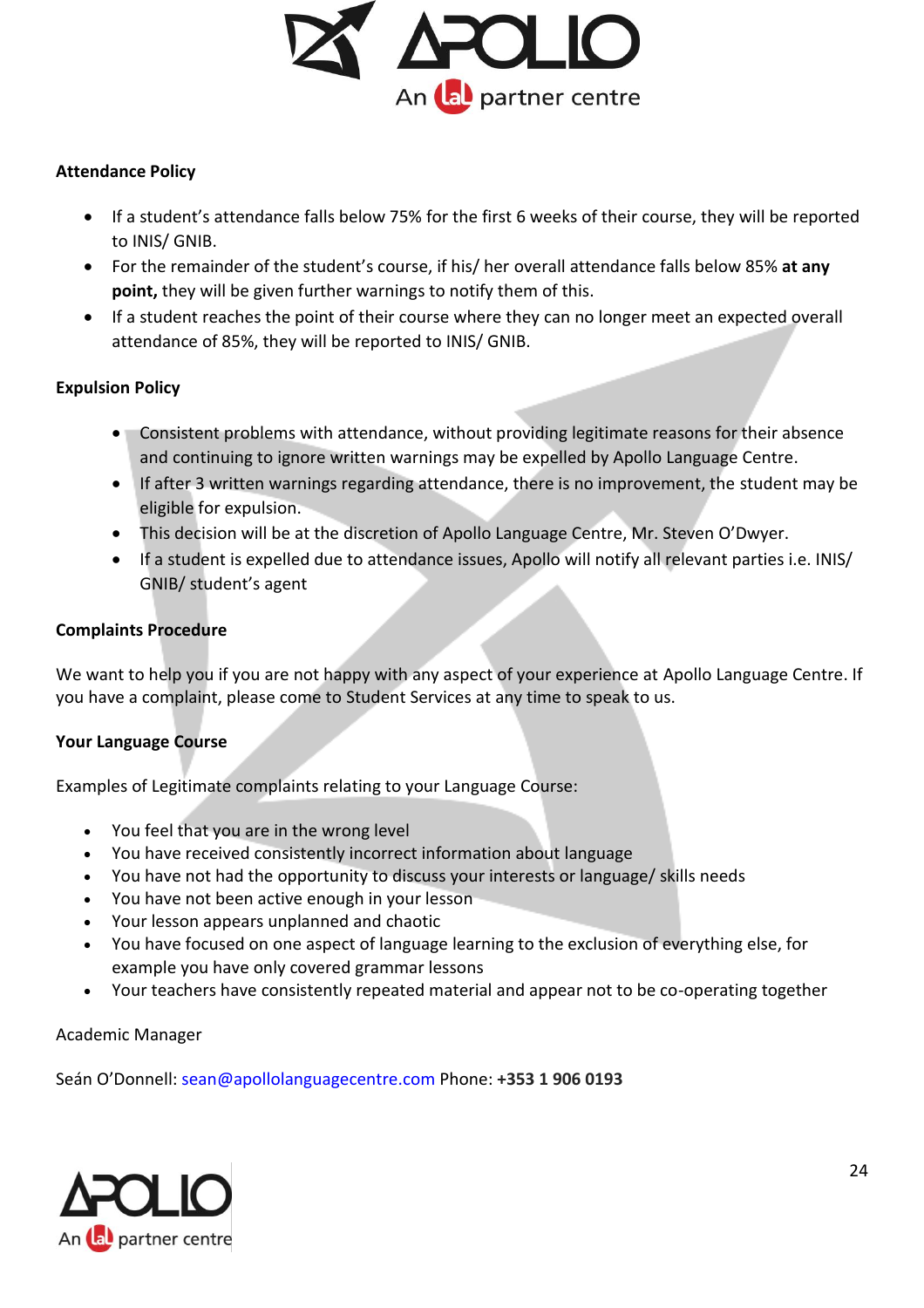

# **Your Accommodation**

If you are unhappy with any aspect of your accommodation which has been provided to you by the school, you can speak to our Accommodation Office:

Examples of legitimate complaints relating to your accommodation: Host families

- Your house is consistently unclean
- Your host family does not speak to you
- Your host family does not include you in family activities
- The food you receive is sub standard

# **Apartments**

- The facilities are broken/ not usable
- Your room is unclean
- Your bed linen is unclean

Accommodation Office: [dublin@apollolanguagecentre.com](mailto:dublin@apollolanguagecentre.com) Phone: **+353 1 906 0192**

# **Social Programme**

Examples of Legitimate complaints relating to your Social Programme:

You do not receive information about the social programme on a daily basis

- The co-ordinators are not available to meet you at break time
- The tours are consistently badly organised
- Your input in the programme is not considered and not asked for.

Academic Manager

Seán O'Donnell: sean@apollolanguagecentre.com Phone: **+353 1 906 0192**

# **Code of Conduct**

At Apollo Language Centre we value:

- Difference and diversity
- **Cooperation**
- Respect
- Tolerance
- Academic debate
- Freedom of expression balanced with social responsibility

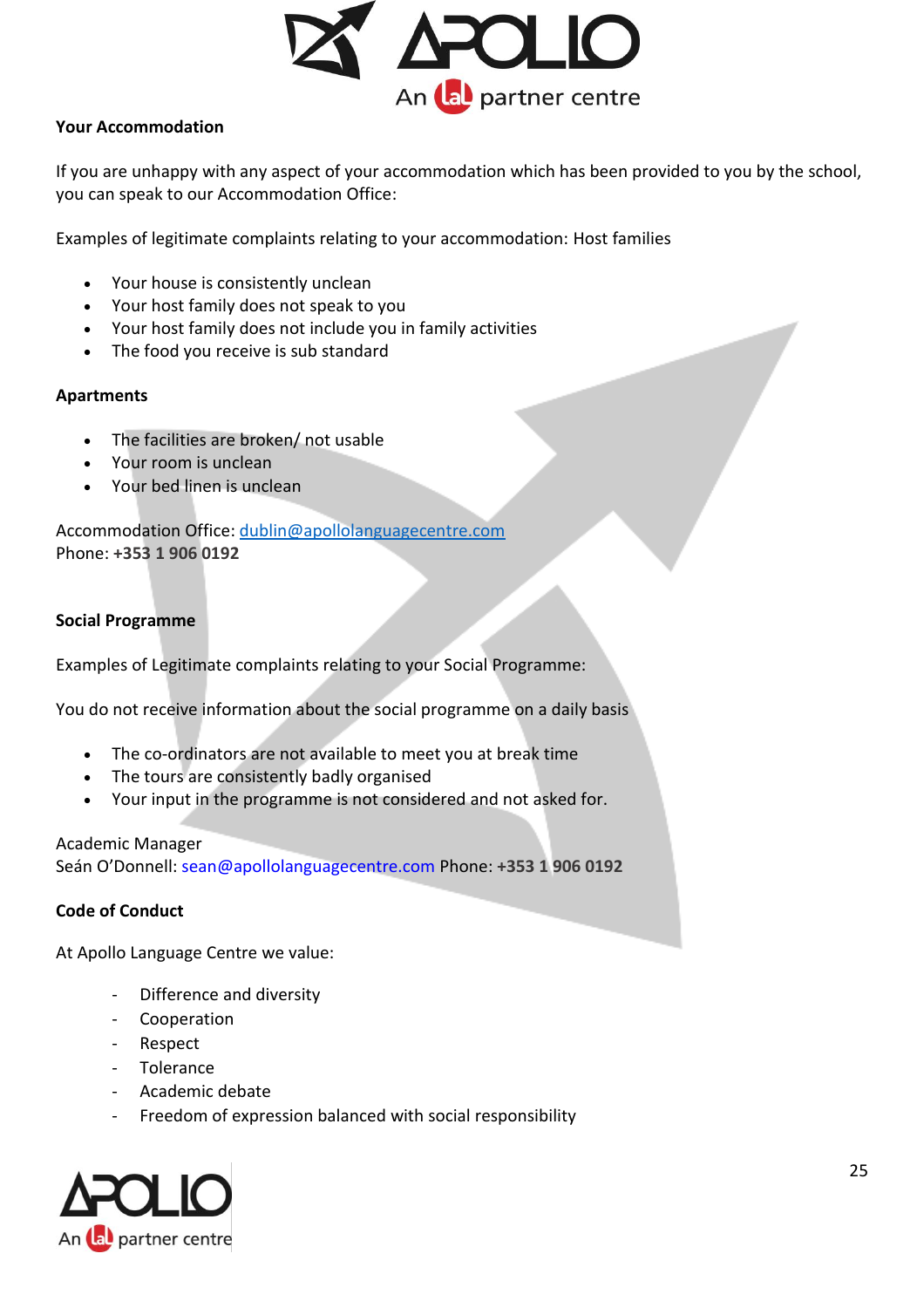

While on campus or engaged in any Apollo Language Centre sponsored activity, all students, staff, contractors and visitors are expected to behave in a considerate and courteous manner when dealing with other staff, students and members of the public.

Apollo Language Centre aims to provide a quality education and training service in which all students are encouraged to strive for excellence and fulfil their potential. Unacceptable behaviour can hinder the academic progress or work performance of others. The purpose of the Code of Conduct is to clearly define student and staff rights and responsibilities that relate to appropriate behaviour. The intent is to foster a learning environment in which all students and staff can participate safely and effectively.

# **Teaching and Learning Code of Behaviour**

In order to achieve a happy, healthy and positive working and learning environment, where a sense of mutual respect is fostered, all staff and students are expected to follow the rules set out in our Teaching and Learning Code of Behaviour.

**1.** We aim to provide a fully immersive environment, so students can meet a variety of people from around the world and maximise their opportunities to practise their English. Please speak in English inside the school and on Apollo-organised trips at all times. Not speaking English in the school limits your learning opportunities and damages the learning environment for others.

**2.** Arriving late, even by 5 or 10 minutes, can be disruptive for others in the class. Students who arrive late may miss opportunities to review work or might need the teacher to start a presentation again. The first lesson starts at 9.00am and the second lesson starts at 11.15. Afternoon classes start at 14.00. Please be on time. Students

**3.** Participation in all classroom activities and staying on task are essential for success. So as not to annoy or distract other learners, mobile phones, tablets, and any other electronic devices must be turned off during class time unless the teacher has specifically permitted their use for a particular purpose or period.

**4.** Apollo Language Centre is a language teaching organisation with an international outlook. We value difference and diversity, cooperation, and freedom of expression balanced with tolerance and social responsibility. While in school or engaged in any Apollo-sponsored activity, all students, staff and visitors are expected to behave in a considerate and courteous manner when dealing with others. You should treat staff members and fellow students with respect and politeness.

**5.** Apollo Language Centre prohibits discrimination towards any group or individuals in any form, inclusive of, but not limited to age, gender, sexual orientation, race or nationality, ethnic or ethos-religious background.

Teachers are responsible for setting the tone within the learning environment and upholding the principles of respect, cooperation and equal opportunity. The Academic Manager is responsible for assisting students and staff in resolving complaints of unacceptable behaviour and discrimination in the learning environment by ensuring fair processes are understood and adhered to.

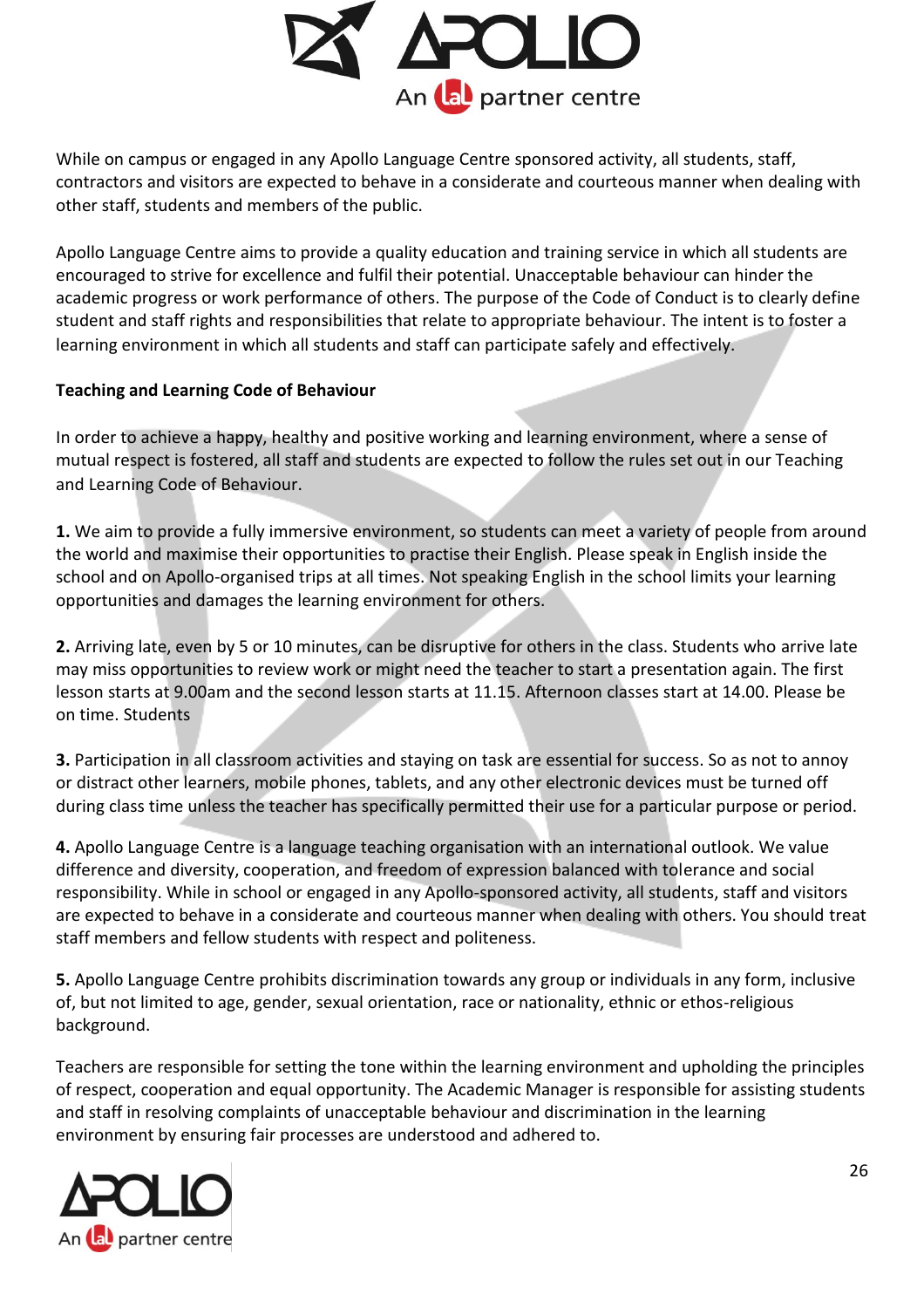

# **Unacceptable Conduct**

Disciplinary action will be taken against students for breaches of Apollo Language Centre rules and directions concerning acceptable and unacceptable behaviour either on campus or where such breaches occur off-campus while on course related activities.

Unacceptable behaviour includes but is not limited to:

- Disobeying any reasonable direction by an Apollo Language Centre staff member;
- Not observing class rules set by the teachers;
- Smoking in the building (You may only leave the building to smoke during scheduled breaks);
- Swearing, abusing or disrespecting other students or staff;
- Endangering the lives of others;
- Selling, using, distributing and/or being in possession (under the influence) of drugs whilst attending classes;
- Selling, consuming, distributing or being under the influence of alcohol whilst attending classes;
- Willful damage to or theft of Apollo Language Centre property, or property entrusted to the School's care;
- Accessing, storing, processing or transmitting any information deemed to be threatening, obscene, pornographic or harassing in nature;
- Unauthorised use of Apollo Language Centre intellectual property including School name, logo, training manuals/materials, trademarks, designs, confidential information and copyright material;
- Behave in a manner that interferes with the learning of others;
- Failure to return library or other property loaned by Apollo Language Centre property by the required date;
- Viewing or distributing offensive material via the Internet, e-mail or other means;
- Discrimination, harassment and victimisation;
- Bullying and intimidation;
- Making racist or sexist comments;
- Behaving in a disruptive manner such as swearing, yelling or using offensive language;
- Stealing, vandalising or causing wilful damage to Apollo Language Centre property;
- Assaulting or attempting to assault anyone while on Apollo Language Centre premises;
- Inappropriate possession of guns, knives or other weapons while engaging in Apollo Language Centre activities.

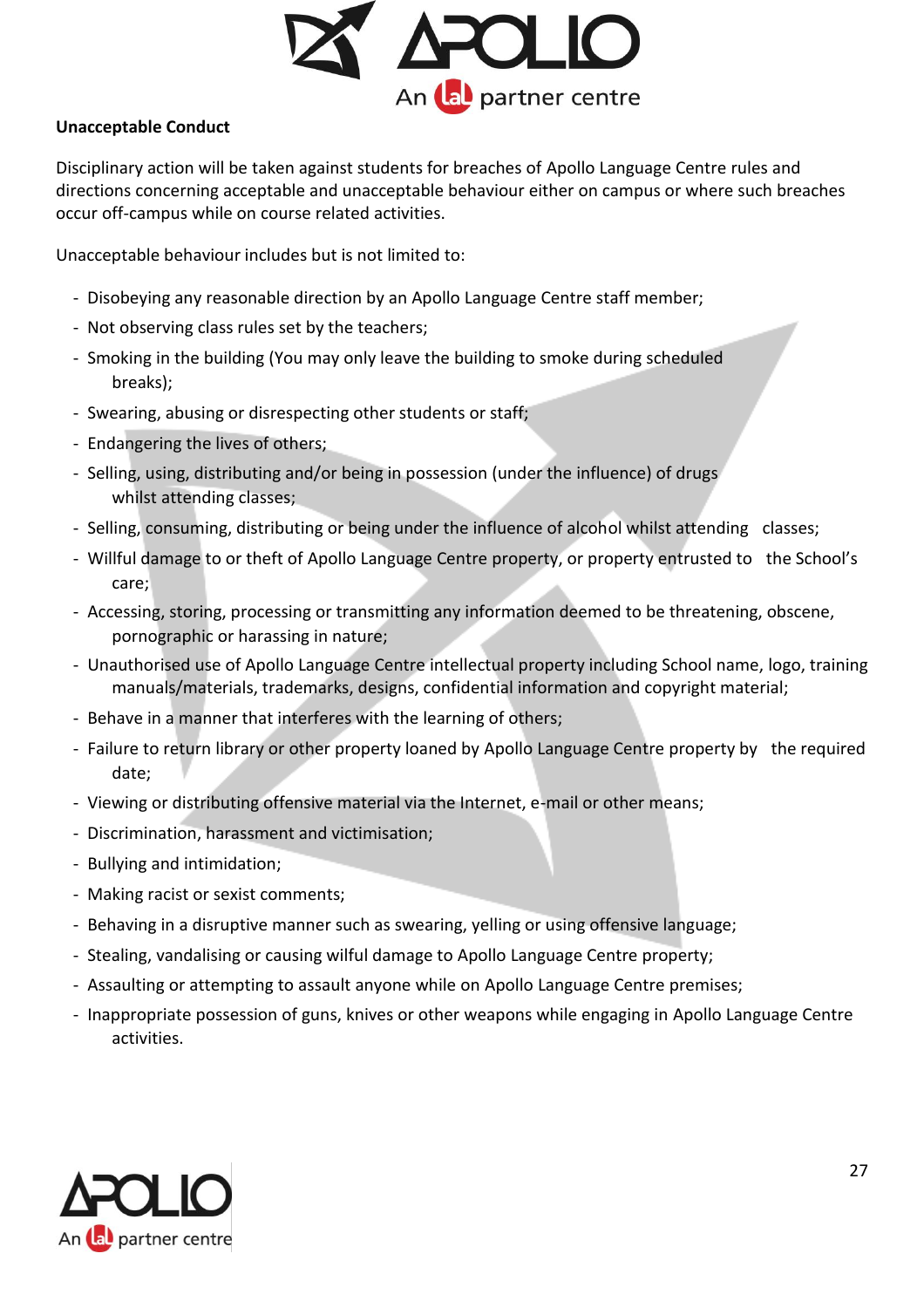

# **Consequences of Unacceptable Conduct**

Where behaviour is unacceptable, disciplinary action can be taken. A teacher can ask a student to leave the classroom or refuse entry to a classroom if behaviour is disruptive or dangerous. The teacher issuing the suspension will advise the Academic Manager immediately and complete an incident report.

The Academic Manager will discuss the reason for suspension with the student and will give the student reasonable opportunity to be heard in respect to the misconduct. At this point the Academic Manager will:

- modify or dismiss the charge;
- reprimand and warn the student against repeating the behaviour;
- recommend that further action be taken.

A student may also be suspended by the Academic Manager or expelled by the school Director for behaviour that threatens the safety of others, interferes with the duties of staff or other students' study, damages or threatens Apollo Language Centre's property, or the good order of Apollo Language Centre. Violence, intimidation, theft and harassment are not consistent with a safe and supportive learning environment and will not be tolerated. The police will be contacted in cases of alleged criminal behaviour.

# **Disciplinary Appeal Process**

If the student wishes to appeal the decision made they must complete a Student Complaints and Appeals Form within 7 days of the decision being made. The appeal will be dealt with in accordance with the school's Complaints Policy and Procedure.

# **Access and Equity Policy**

At Apollo Language Centre, we have an open access policy and encourage participation in our courses from the whole of the community. We seek to meet the needs of individuals and the community through the integration of access and equity guidelines to ensure all people are provided with the opportunity to participate and successfully achieve their outcomes.

We will ensure that equity principles for all people are implemented through the fair allocation of resources and the right to equality of opportunity without discrimination. We will increase opportunities for people to participate in the vocational education and training system, and in associated decisions, which affect their lives.

Apollo Language Centre prohibits discrimination towards any group or individuals in any form, inclusive of, but not limited to:

- **Gender**
- Marital Status
- Pregnancy
- Parental status
- Race or nationality, ethnic or ethos-religious background
- Sexual orientation

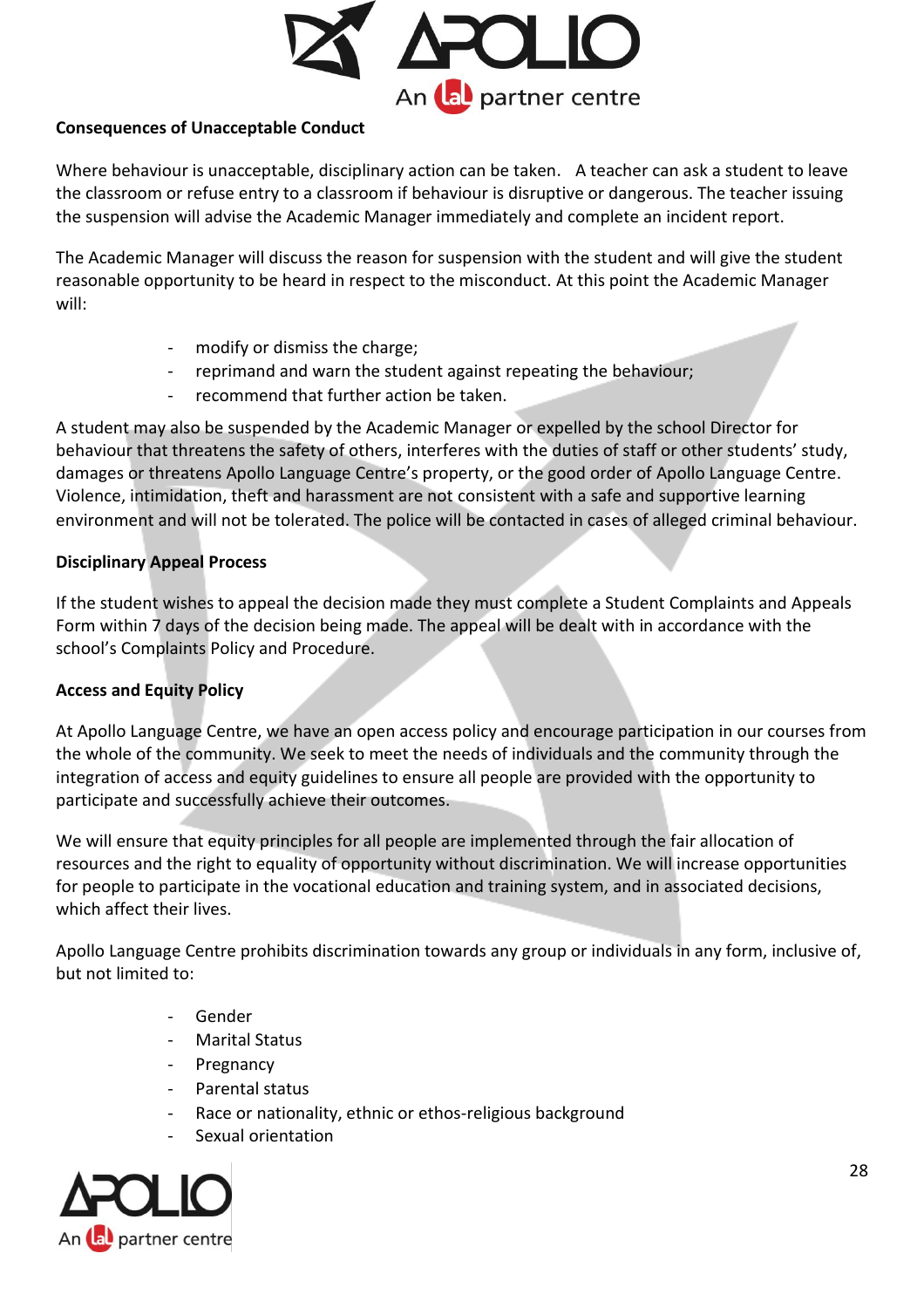

- Age
- Impairment (physical, mental or illness)
- Lawful sexual activity
- Political belief or activity
- Trade union activity, or
- Association with a person having any of these attributes.

#### **Additional School Policies**

#### **Mobile Phones**

Mobile phones should be switched off during class. Urgent messages may be left at Reception and can be passed to you in your break time. However, in the event of an emergency, messages will be passed on immediately. It is unfair to your fellow students if you receive phone calls in the middle of class.

#### **Book Policy**

All students are expected to have a book in class and all your course books are included on your initial invoice.

#### **Meal/Coffee Breaks**

Your timetable will show the time of your lunch and any other breaks. Please note that food or drink is not to be taken into the classroom.

#### **Smoking Restrictions**

Under Irish law it is illegal to smoke in any public building.

#### **Changes to Personal Details**

Apollo Language Centre needs to keep all student records up to date. Should you change your name, address or contact number please inform Student Services immediately.

#### **Valuables**

Apollo Language Centre cannot be held responsible for items of value that are stolen or go missing. Please try not to bring these items to school., if possible. Keep your purse, wallet, or other items of value with you at all times. Students who are found to have in their possession the property of other students or staff, without the express permission of that other person, risk expulsion from Apollo Language Centre and further legal action.

#### **Academic Conduct**

Students are expected to perform academically in order to maintain enrolment. Students having difficulties with their English language studies will be provided with counselling and given additional assistance. It is a requirement of international student visas that students meet course requirements, including satisfactory academic achievement.

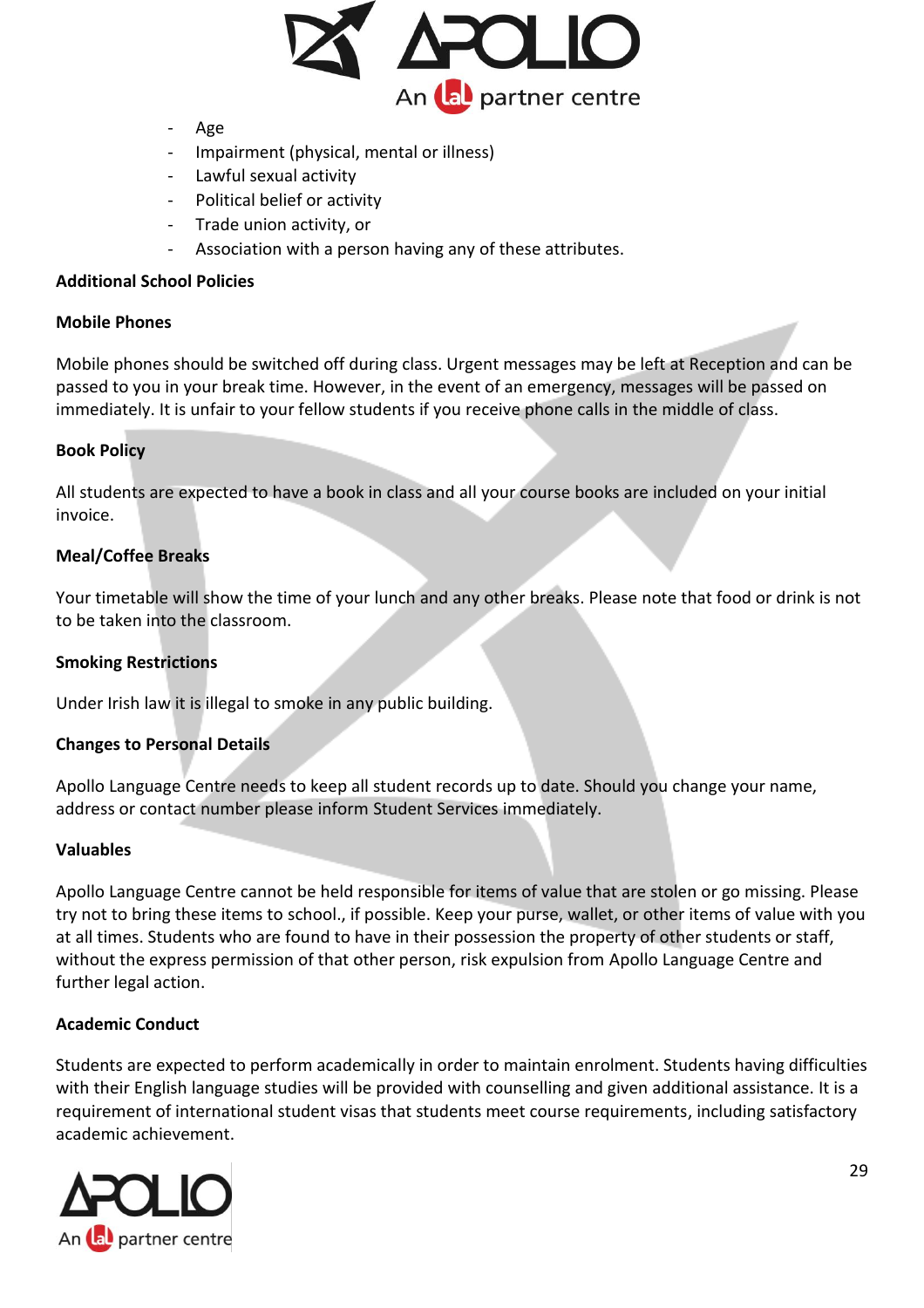

# **Emergency Contacts**

**Apollo Language Centre Phone**: +353 1 9060192 **Opening Hours:** 08.00 – 17.00 (Monday – Friday)

Apollo Emergency contact details are to be used in case of emergency, outside of normal office hours which are 08.30-17.00 Monday-Friday:

**Emergency Phone/Whatsapp**: +353 85 8441219 **Email**: emergency@apollolanguagecentre.com

**Police, Fire, Ambulance** 

*Emergency telephone numbers*: 999

#### **Medical Centres**

D2 Medical 1 Fitzwilliam Street Upper Dublin 2 Telephone: +353 (0)1 631 4500 / Fax: 6624263

Fitzwilliam Medical Centre 79 Fitzwilliam Lane Dublin 2 Phone: 01 678 5100 Email: [info@fitzmedical.com](mailto:info@fitzmedical.com)

# **Hospitals**

*Mater Hospital:* Eccles St. Dublin 7 Phone: 01 803 2000 *St. James Hospital:* James Street Dublin 8 Phone: 01 410 3000 *St. Vincents Hospital* : Elm Park Dublin 4 Phone: 01 221 4000

**Garda Station (Police)**  *Pearse St.* 

Dublin 2 Phone: 01 666 9000